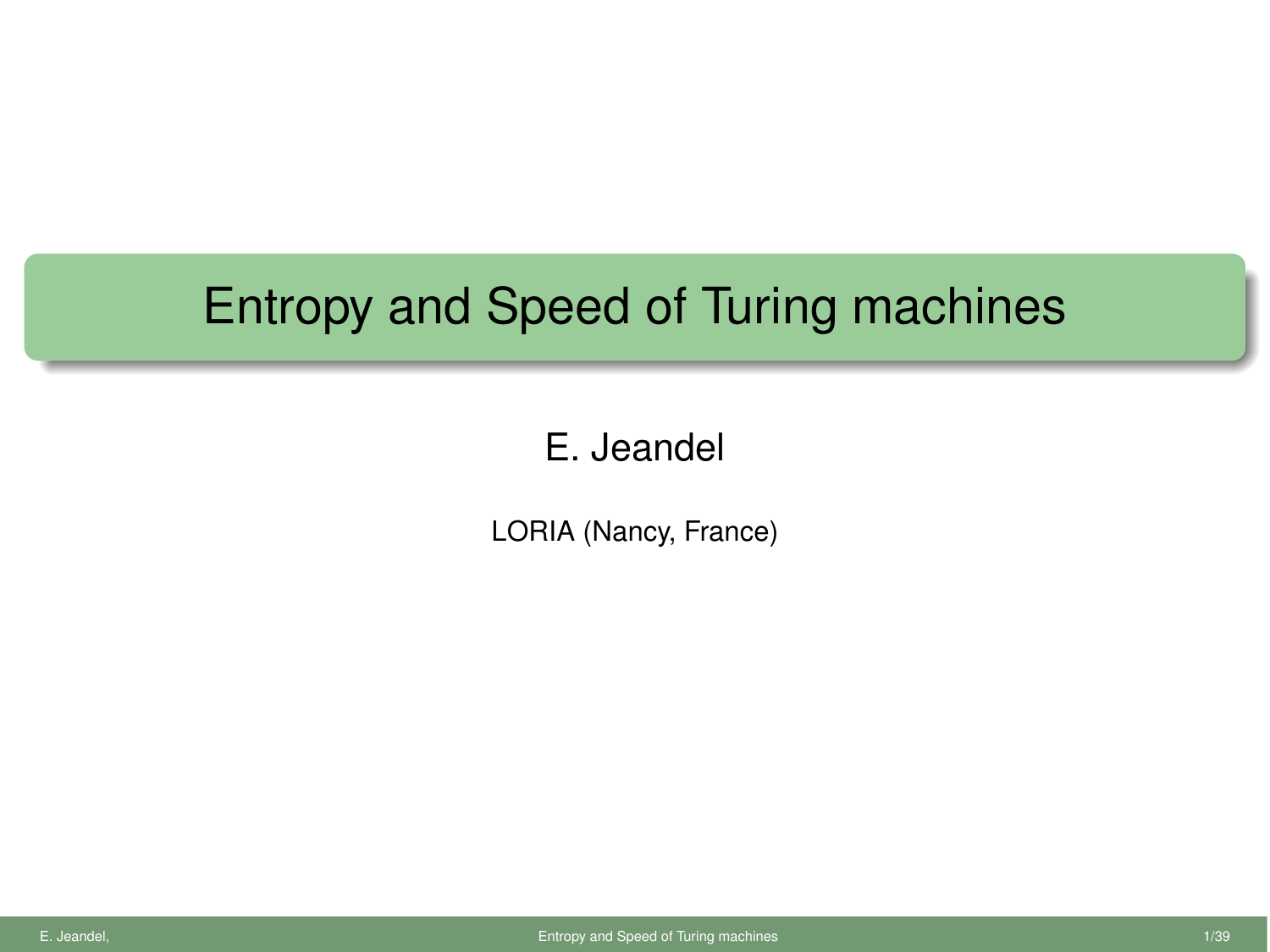Turing machines with one head and *one tape*.

- States *Q*
- $\circ$  Symbols  $\Sigma$ .
- **•** Transition map:  $Q \times \Sigma \rightarrow Q \times \Sigma \times \{-1, 1\}$

Turing machines as a dynamical system:  $M: Q \times \Sigma^{\mathbb{Z}} \to Q \times \Sigma^{\mathbb{Z}}$ (the tape moves, not the head)

- No specified initial state (very important)
- No specified initial configuration (crucial)
- Might have final states (anecdotal)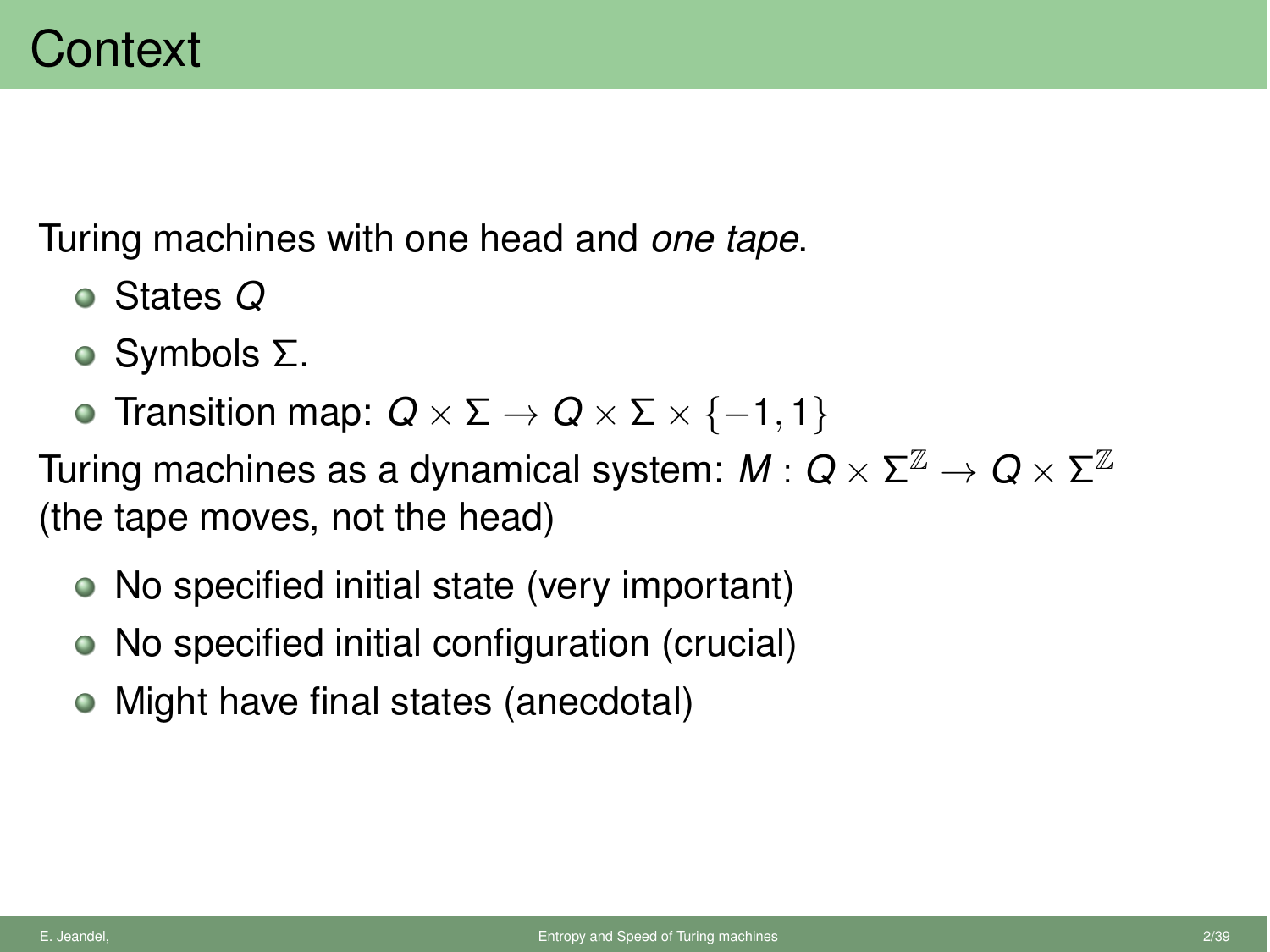Seeing Turing machines as a dynamical system changes a lot of things:

- **Interested in the behaviour starting from** *all* **configurations, not** only *one* configuration.
- Hard to conceive of a TM with no (temporally) periodic configurations.
- Nevertheless, intricate TMs do exist.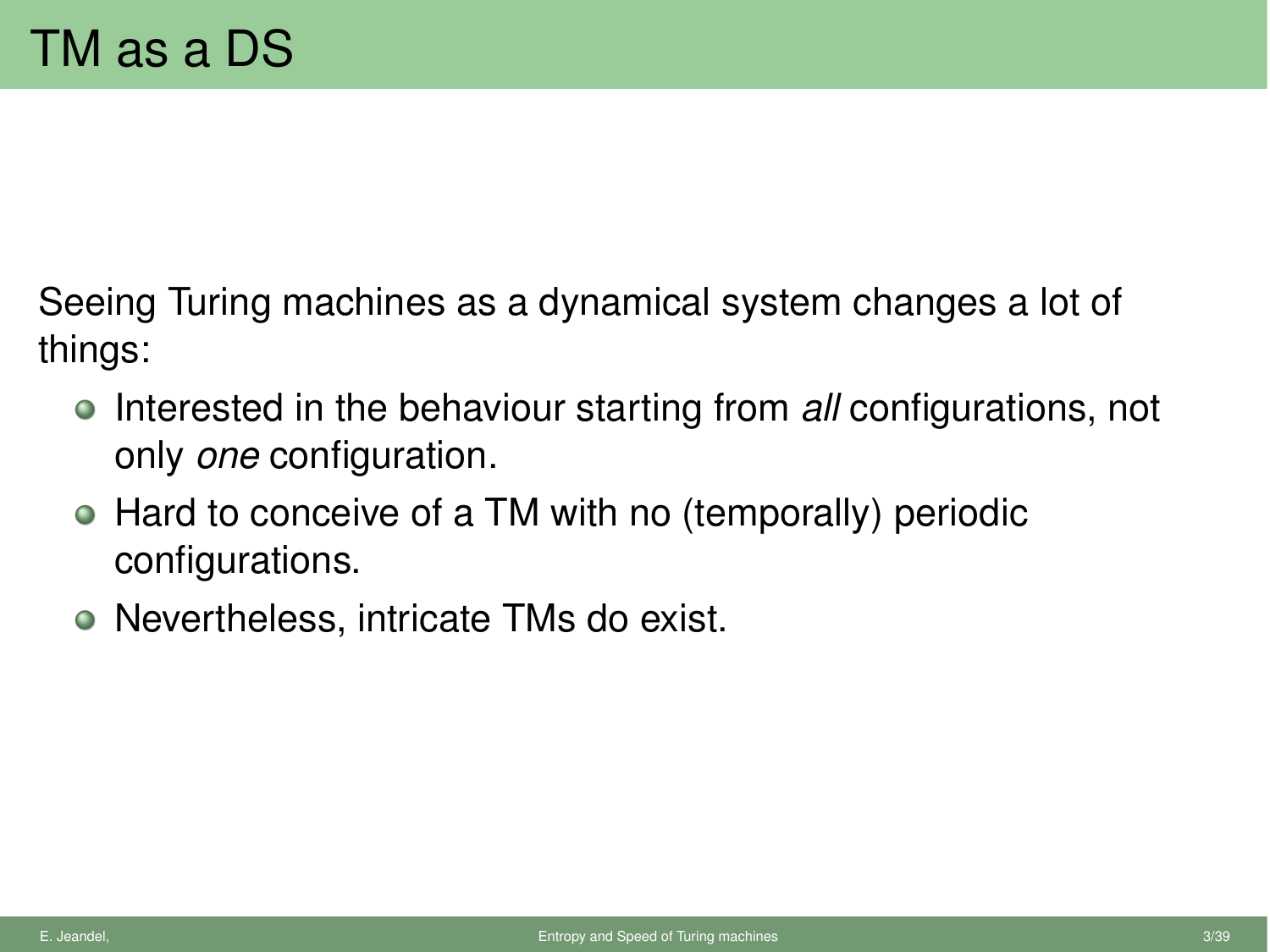## Theorem (essentially Turing 1937)

*There is no algorithm to decide whether a TM does not halt on its input configuration.*

## Theorem (Hooper 1966)

*There is no algorithm to decide whether a TM does not halt on some input configuration.*

simplified proof by Kari-Ollinger (2008), which leads to the undecidability of the existence of a periodic point.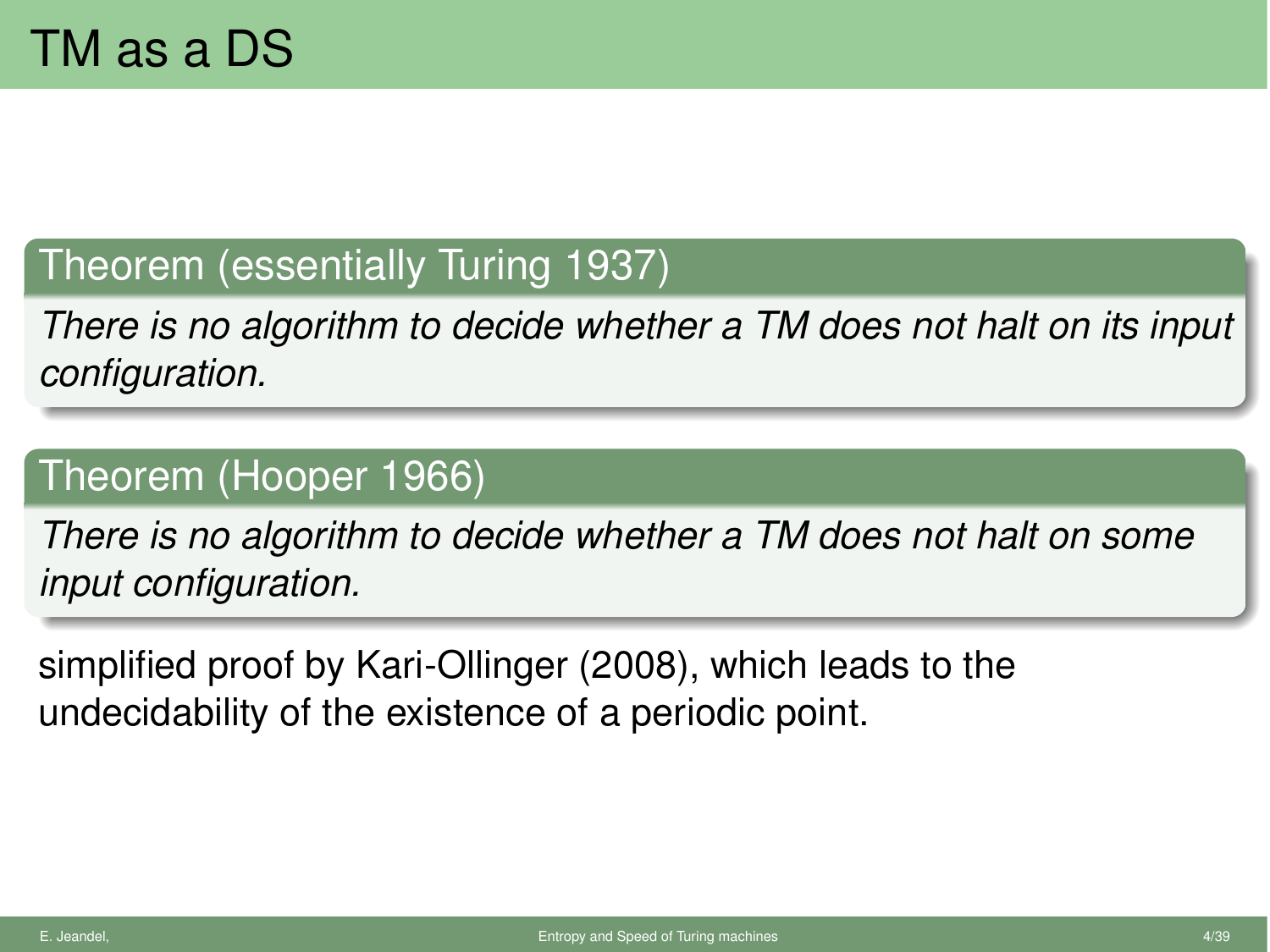## Theorem (essentially the definition)

*For every*  $\Pi_1^0$  *class S, there exists a TM for which the set S' of inputs (starting from the initial state) on which the TM halts is Medvedev equivalent to S.*

## Theorem (Jeandel 2012)

*For every*  $\Pi_1^0$  *class S, there exists a TM for which the set S' of inputs on which the TM halts is Muchnik equivalent to S.*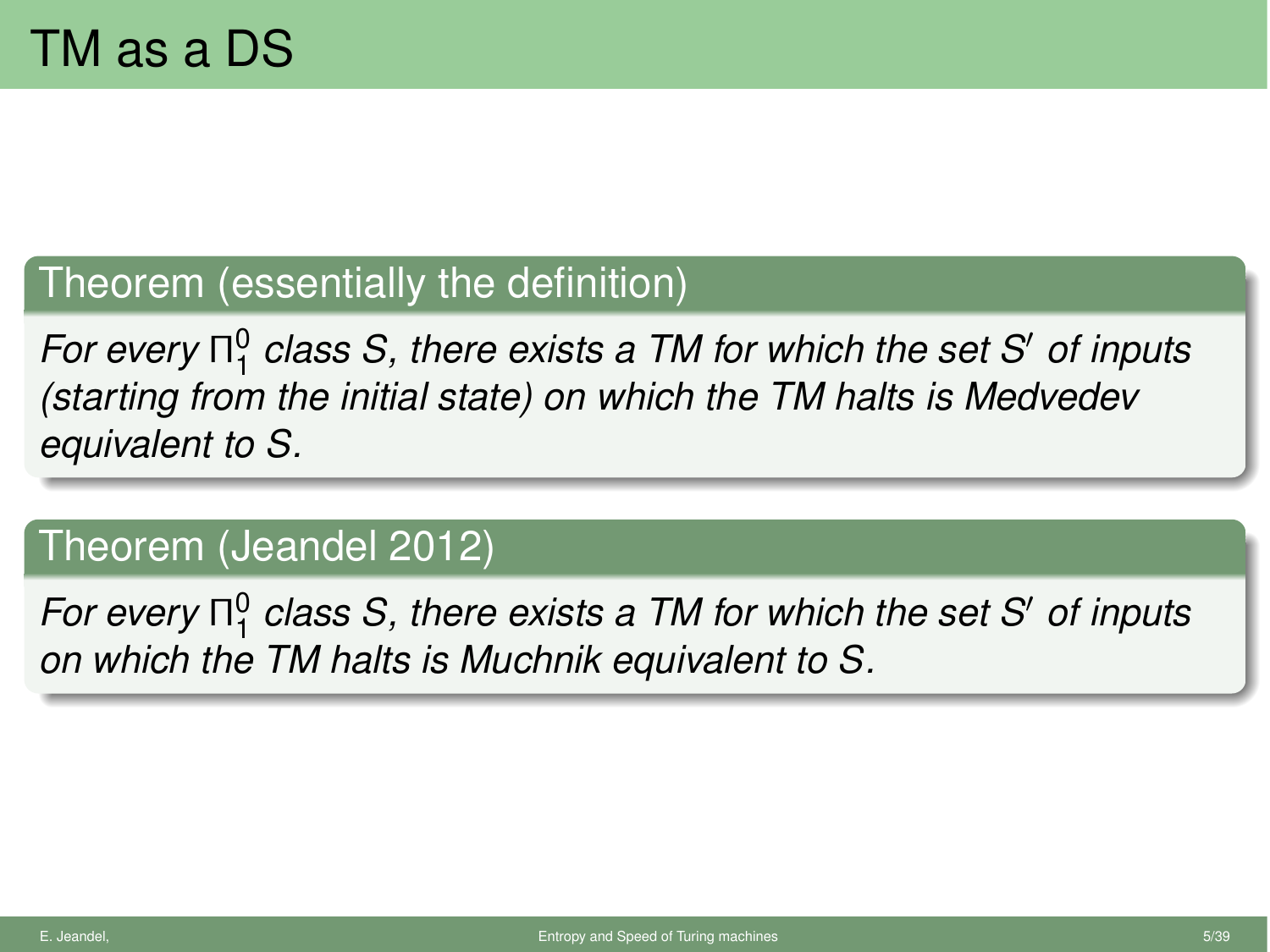Part of a recent trend which sees computational models as dynamical systems.

Good alternative to the classical Robinson technique for tilings:

- Turing machines (as a Dyn. Sys.) can be easily encoded into piecewise affine maps.
- Piecewise affine maps can be easily encoded into tilings

The previous result about Muchnik equivalence can be transcoded into a result about tilings, which would be slightly weaker than Simpson 2013 (which have a Medvedev equivalence).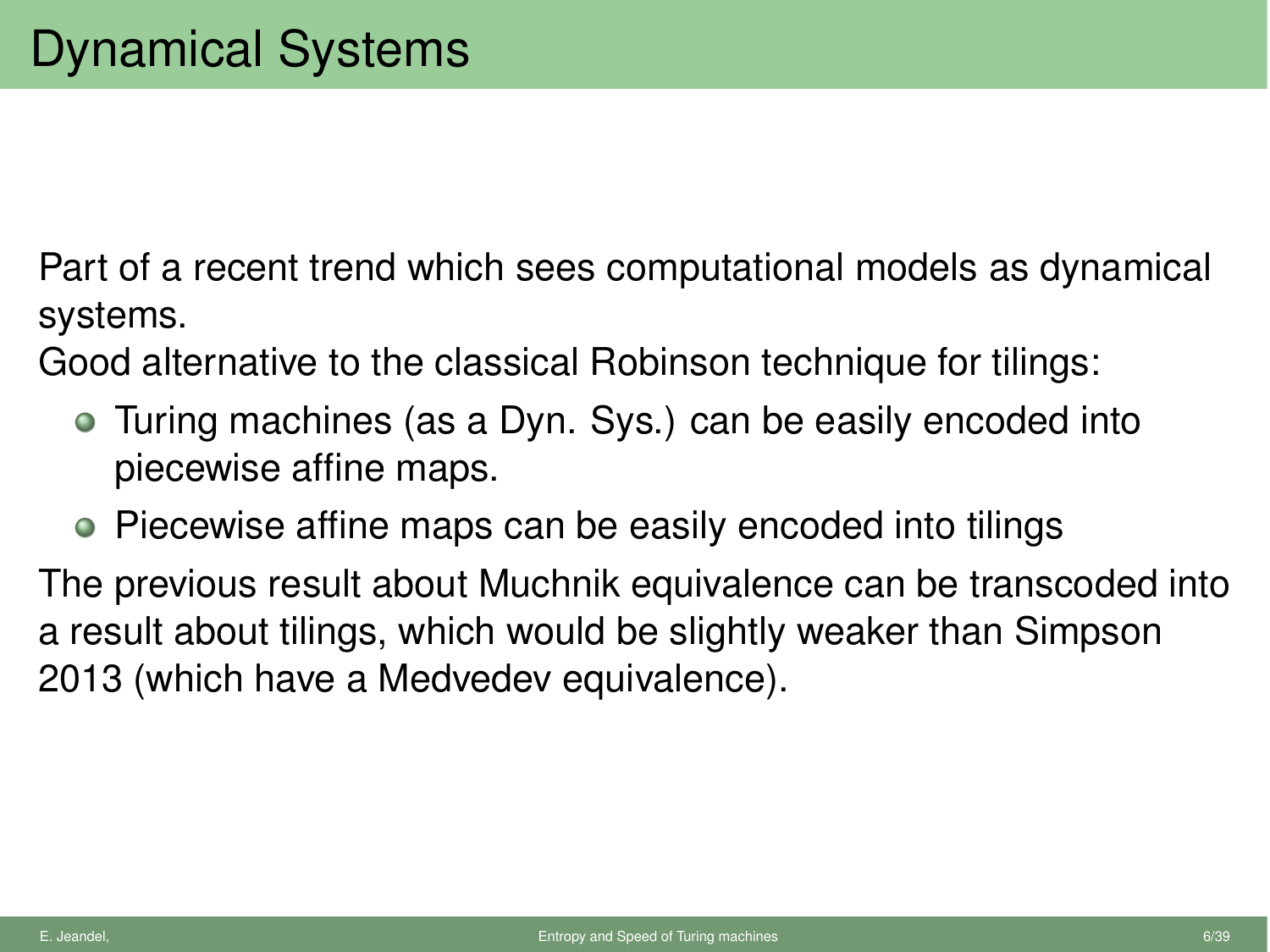We will show why some thing are actually computable for 1-tape Turing machines, namely:

- its speed
- $\bullet$  its entropy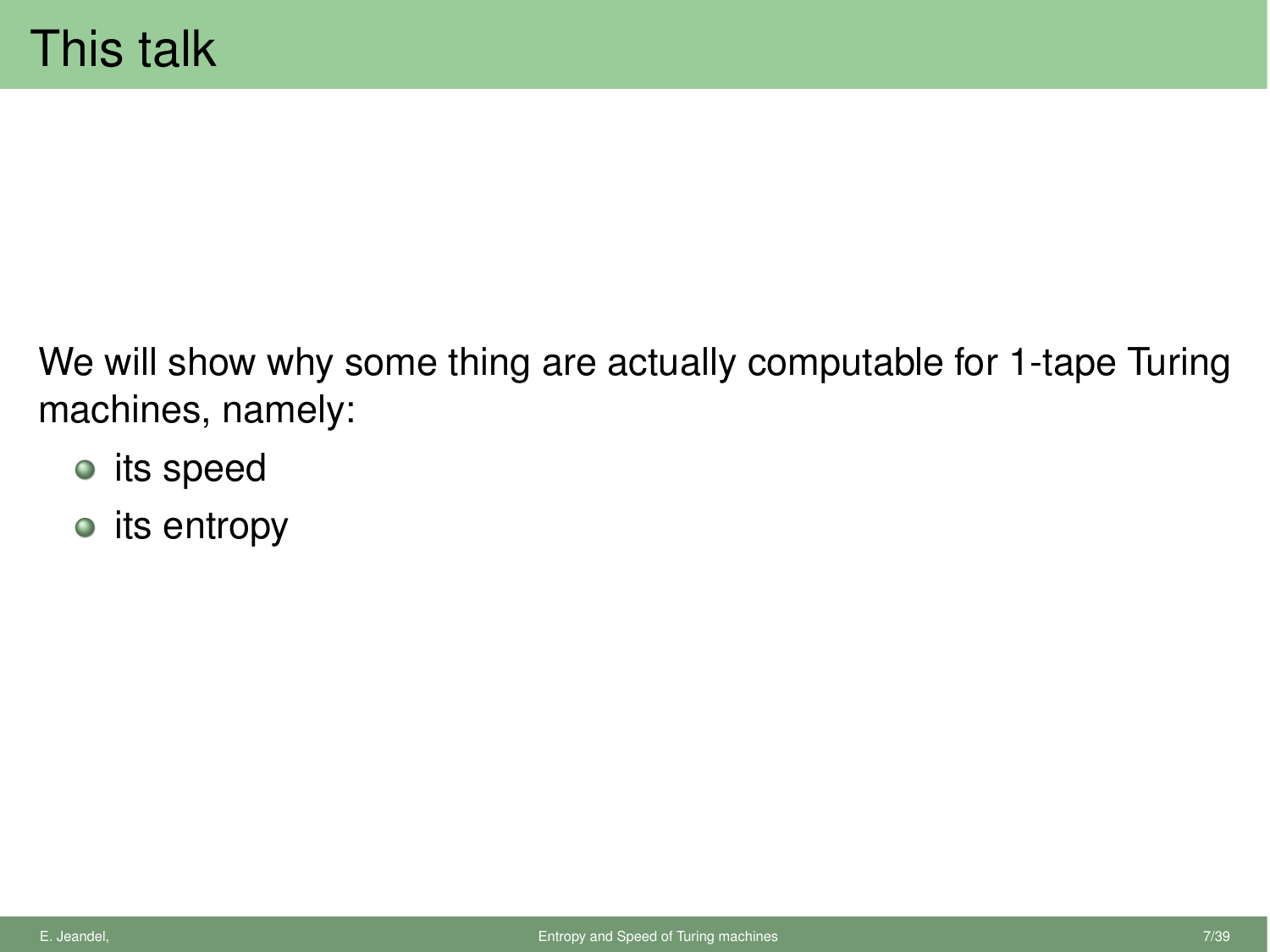For *c* a configuration, let  $S_n(c)$  be the set of (different) cells visited during the first *n* steps of the computation on input *c*, and  $s_n(c) = \#S_n(c)$ 

*sn*(*c*) is (Kingman)-subadditive

$$
s_{n+m}(c) \leq s_n(c) + s_m(M^n(c))
$$

If  $d(x, y) < 2^{-s_n(x)}$  then  $d(M^n(x), M^n(y)) < 1/2$ .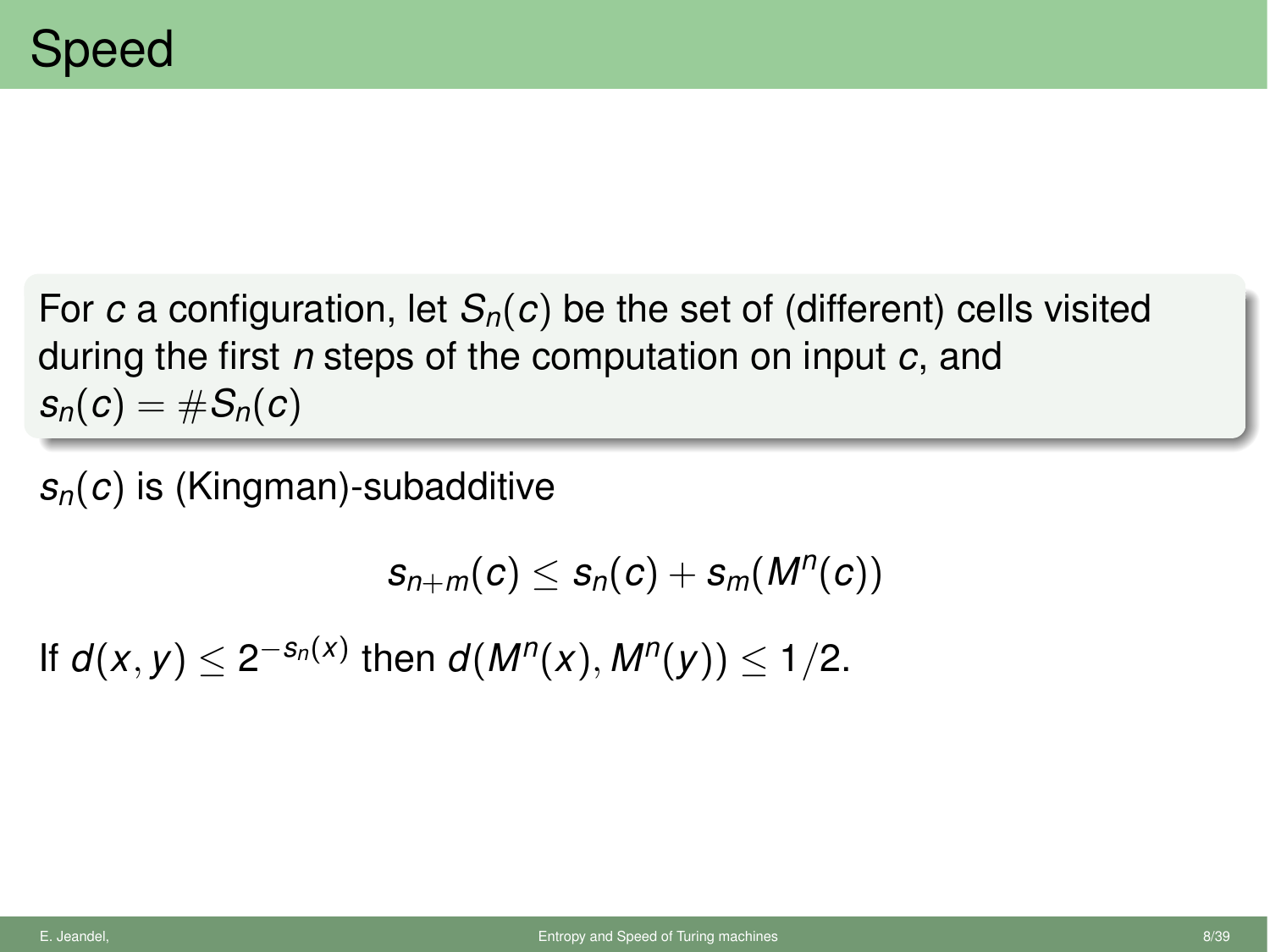$$
\overline{s}(c) = \limsup \frac{s_n(c)}{n} \quad \underline{s}(c) = \liminf \frac{s_n(c)}{n}
$$

If lim inf  $=$  lim sup, we denote by  $s(c)$  the *speed* of *c*.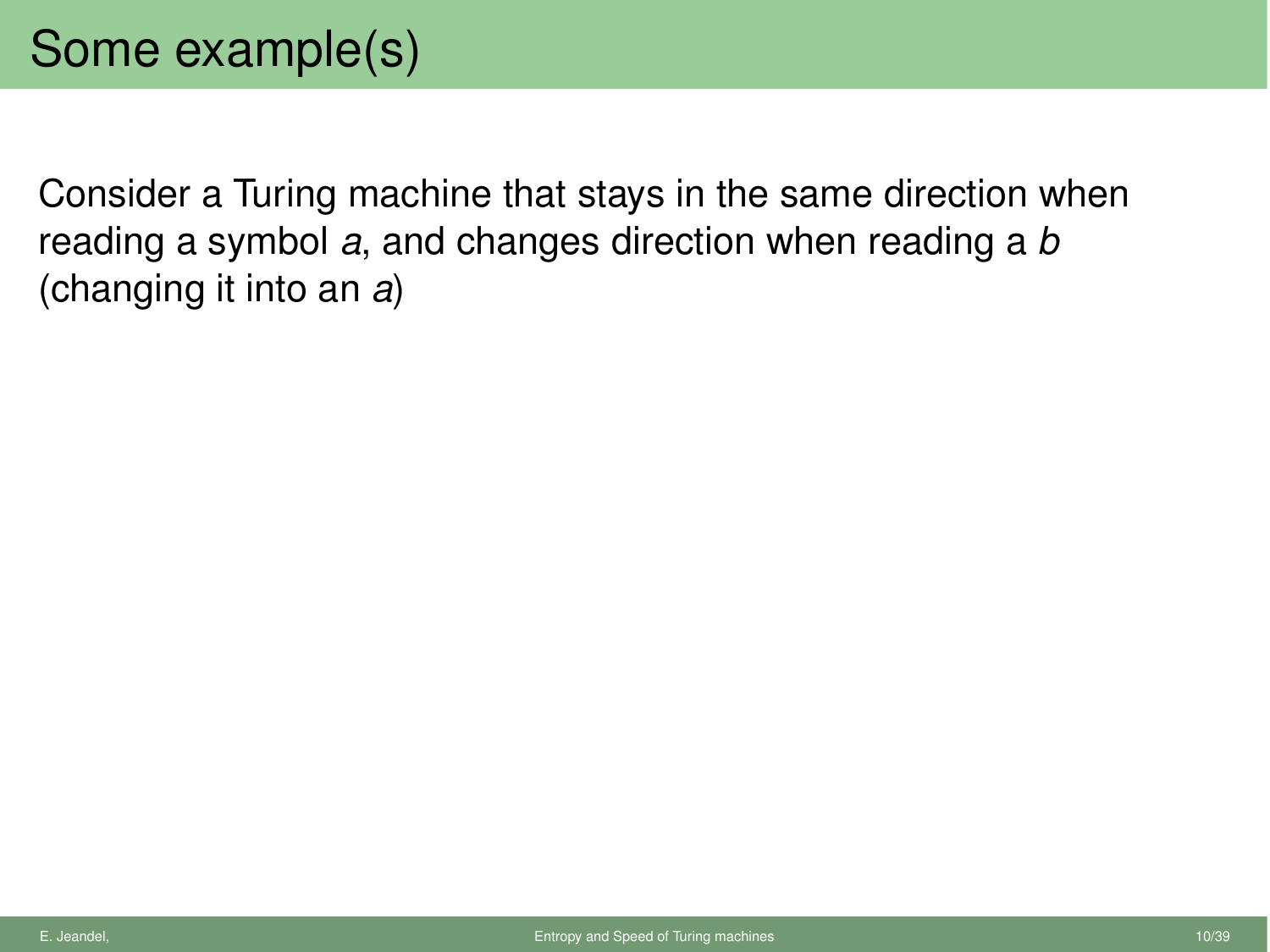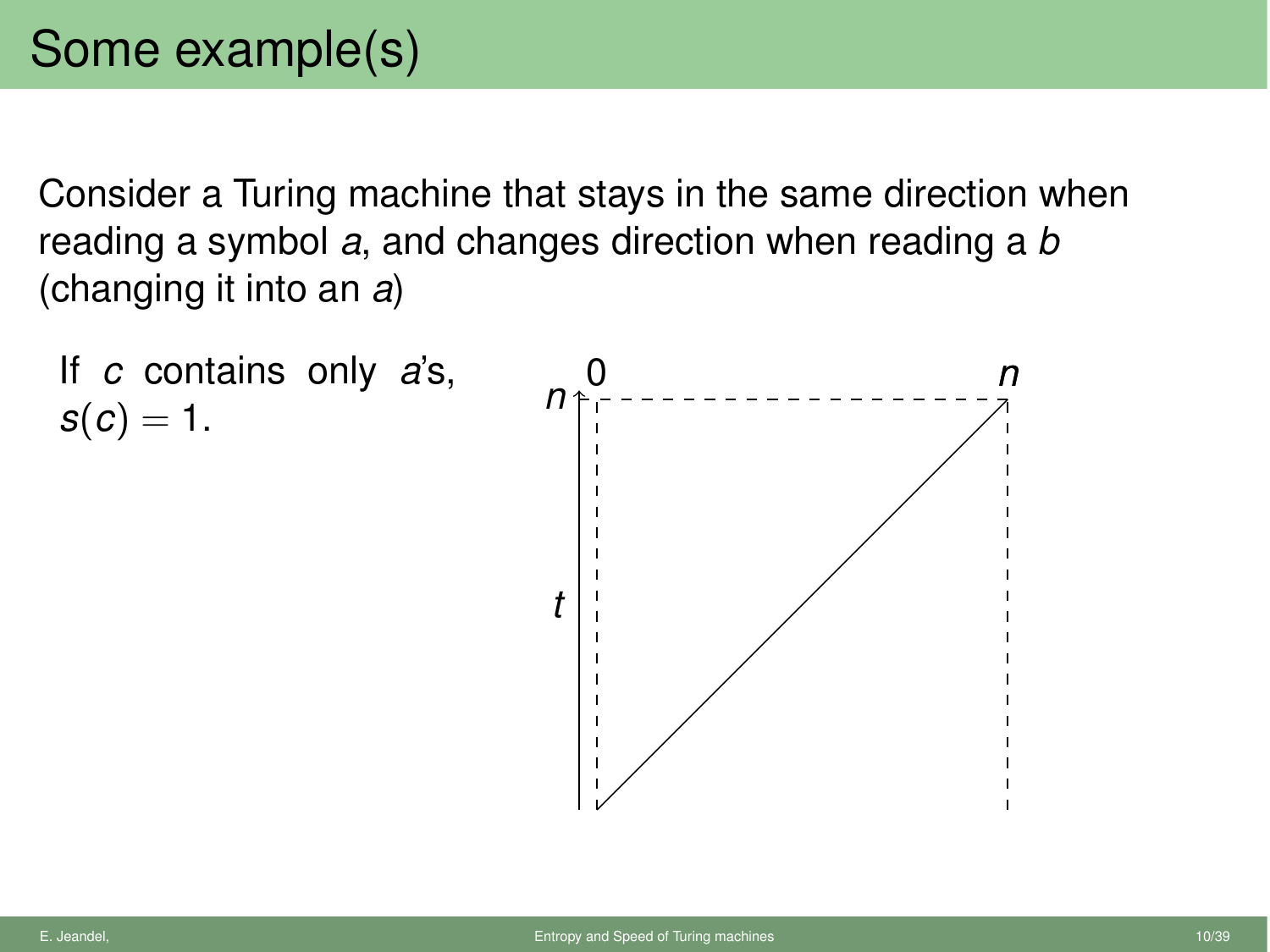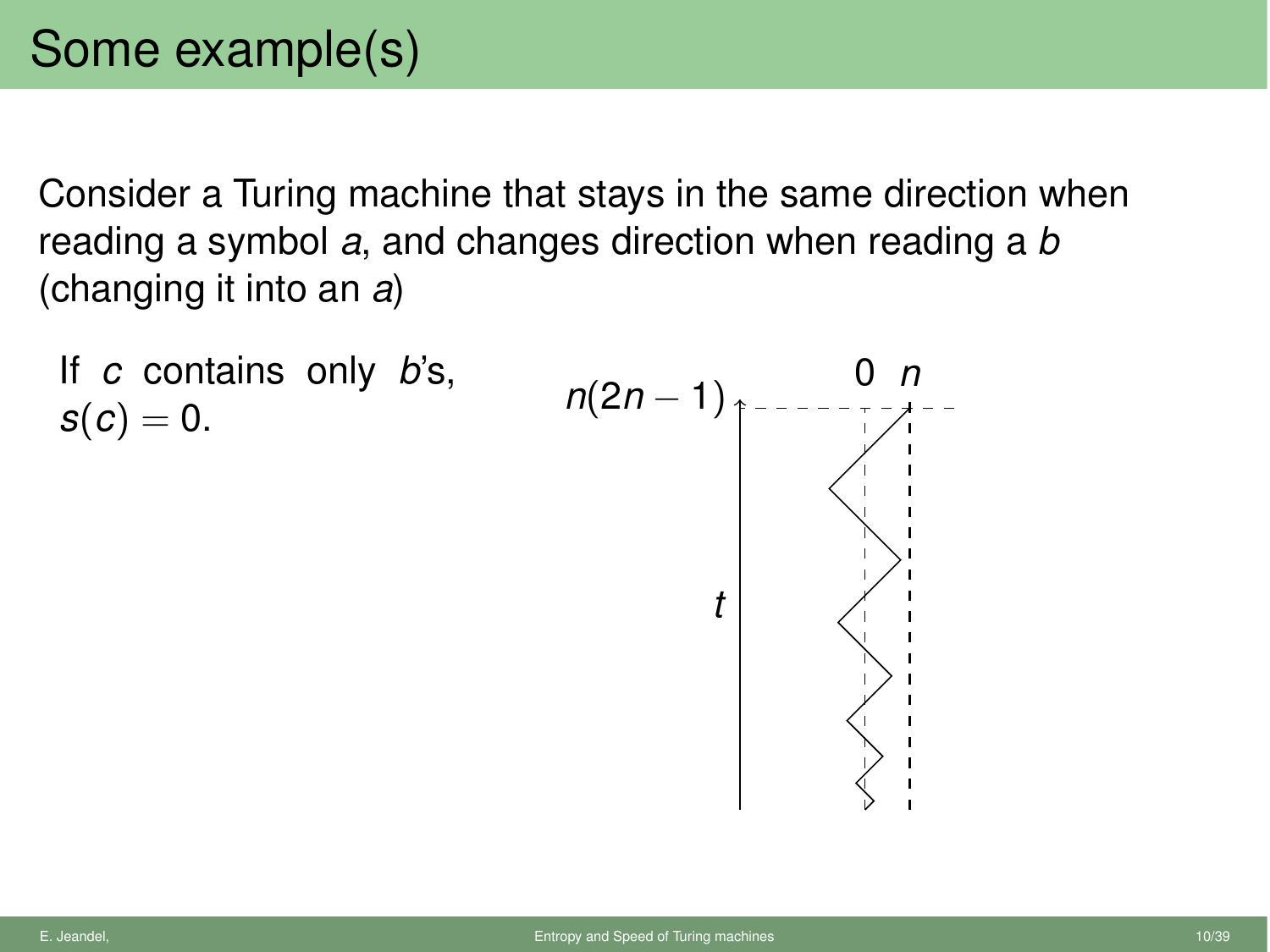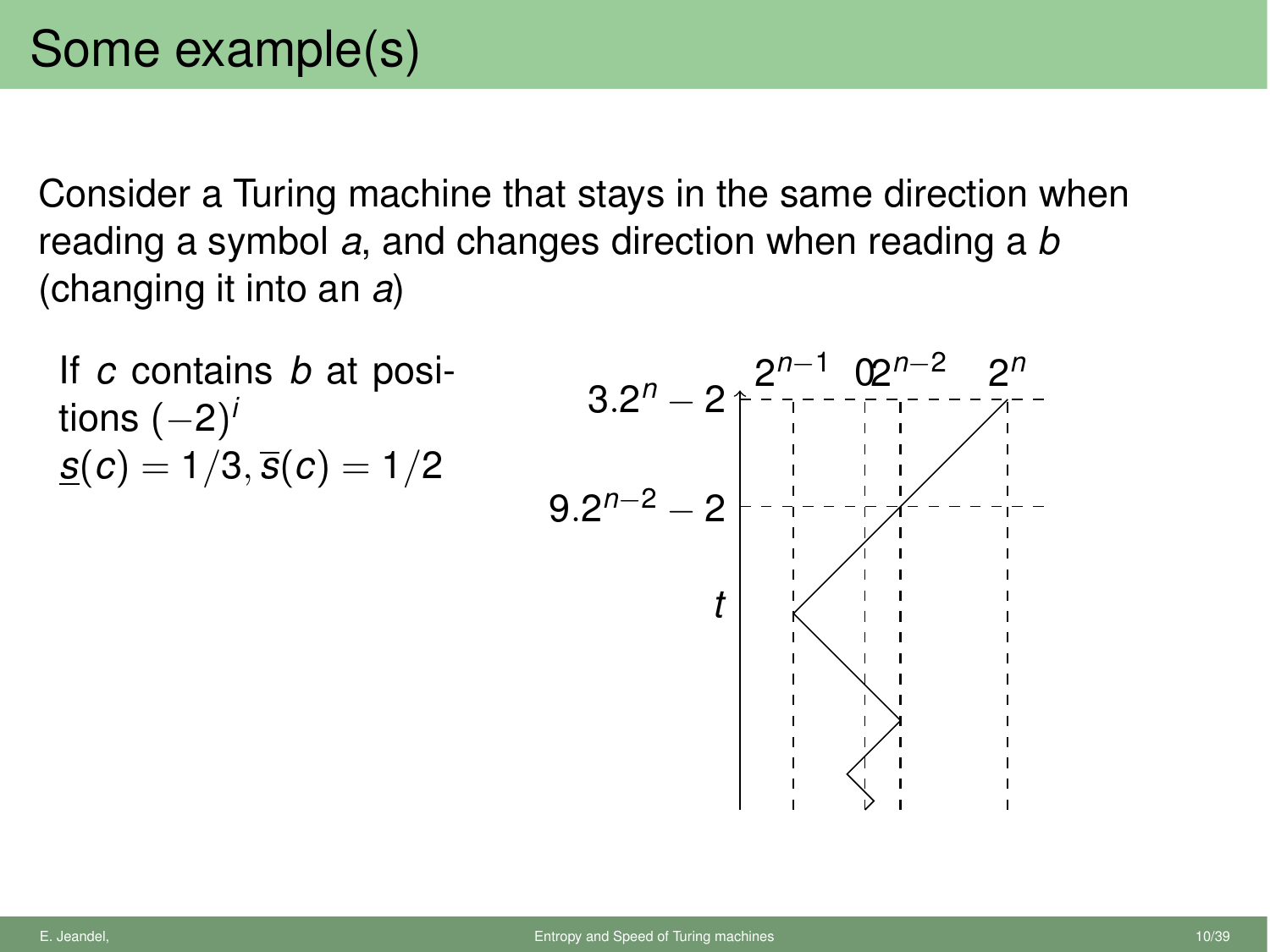## **Definition**

$$
S(M) = \max_{c \in C} s(c) = \max_{c \in C} \overline{s}(c) = \lim_{n} \sup_{c} \frac{s_n(c)}{n} = \inf_{n} \sup_{c} \frac{s_n(c)}{n}
$$

All definitions are indeed equivalent. This is due to compactness of the set of configurations and subadditivity. Note that it is a maximum, not a supremum.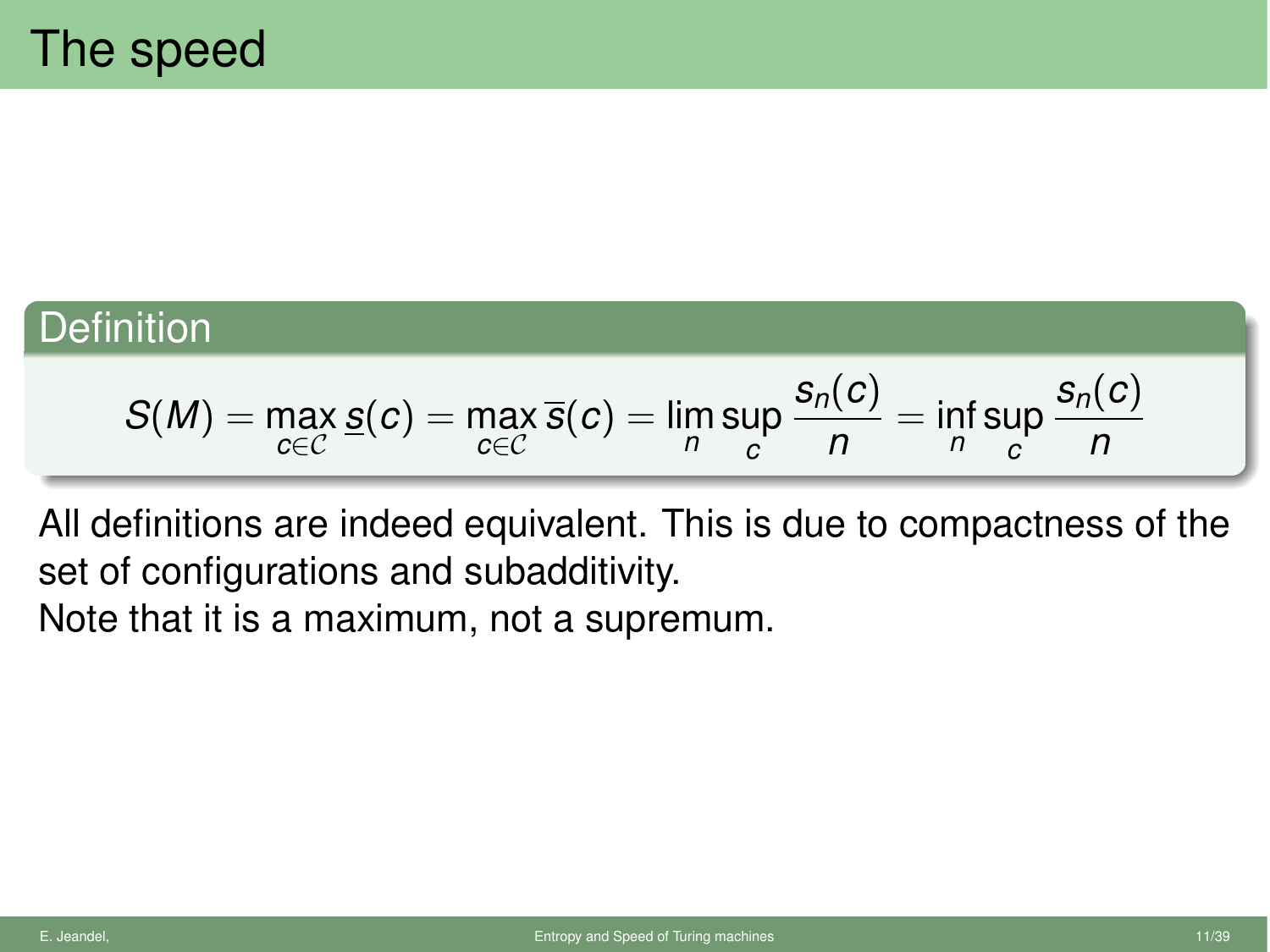- The maximal speed is "usually" not reached by random configurations
- Nevertheless,  $S(M) = \int s d\mu$  for some invariant measure  $\mu$ .

•  $s(c) = \int s d\mu$  for  $\mu$ -random points if  $\mu$  ergodic

(generalization of Birkhoff theorem to Kingman subadditive functions obtained by combining V'yugin  $+$  Hochman (2009))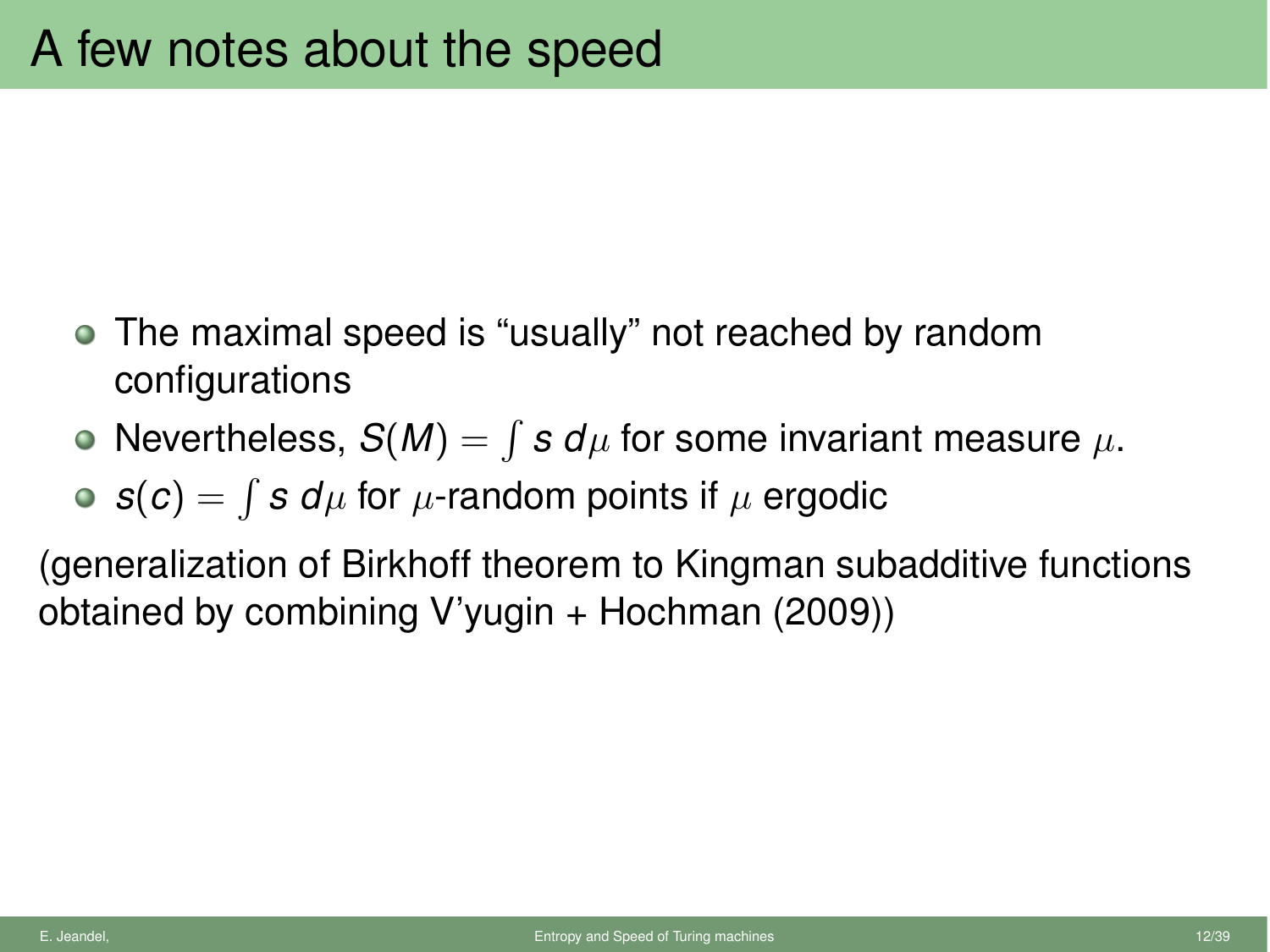Here is an equivalent definition, from Oprocha(2006).

For *c* a configuration, let *T*(*c*) be the *trace* of the configuration, i.e. the sequence (states, symbols) visited by the machine. Let *T* be the set of all traces

#### Definition (Oprocha (2006))

$$
H(M) = H(\mathcal{T}) = \lim \frac{1}{n} \log |\mathcal{T}_n|
$$

where  $T_n$  are all possible words of length  $n$  of the trace

Note: The machine in the example has zero entropy (any word of *Tn* has "few" symbols *b*)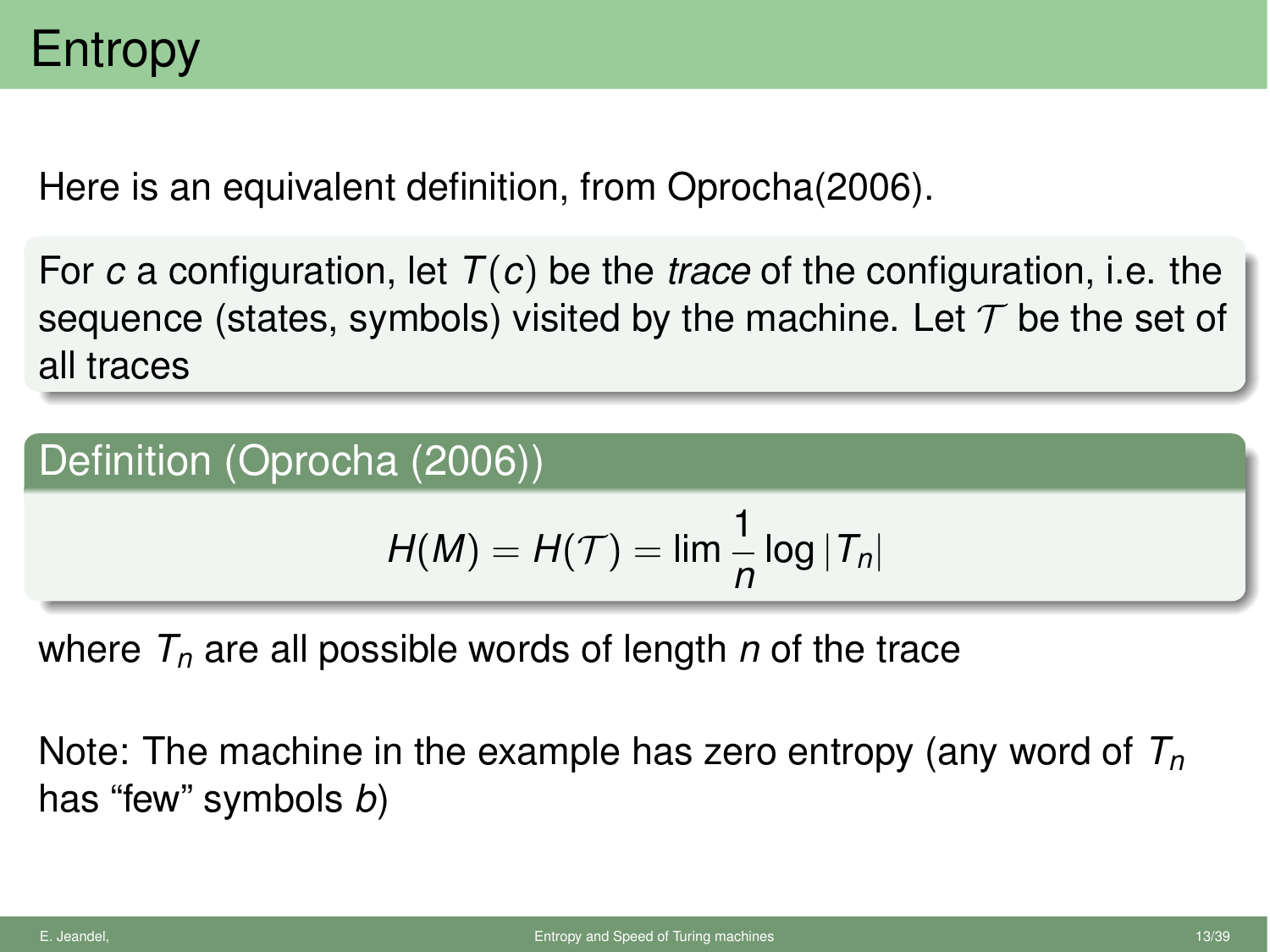### Theorem

*Entropy and speed are computable for one-tape Turing machines. That is, there is an algorithm, that given every*  $\epsilon$ *, can compute an* approximation upto  $\epsilon$ .

*Furthermore, the speed is always a rational number*

Plan of the talk

- Link between entropy and speed
- Some technical lemmas
- Graphs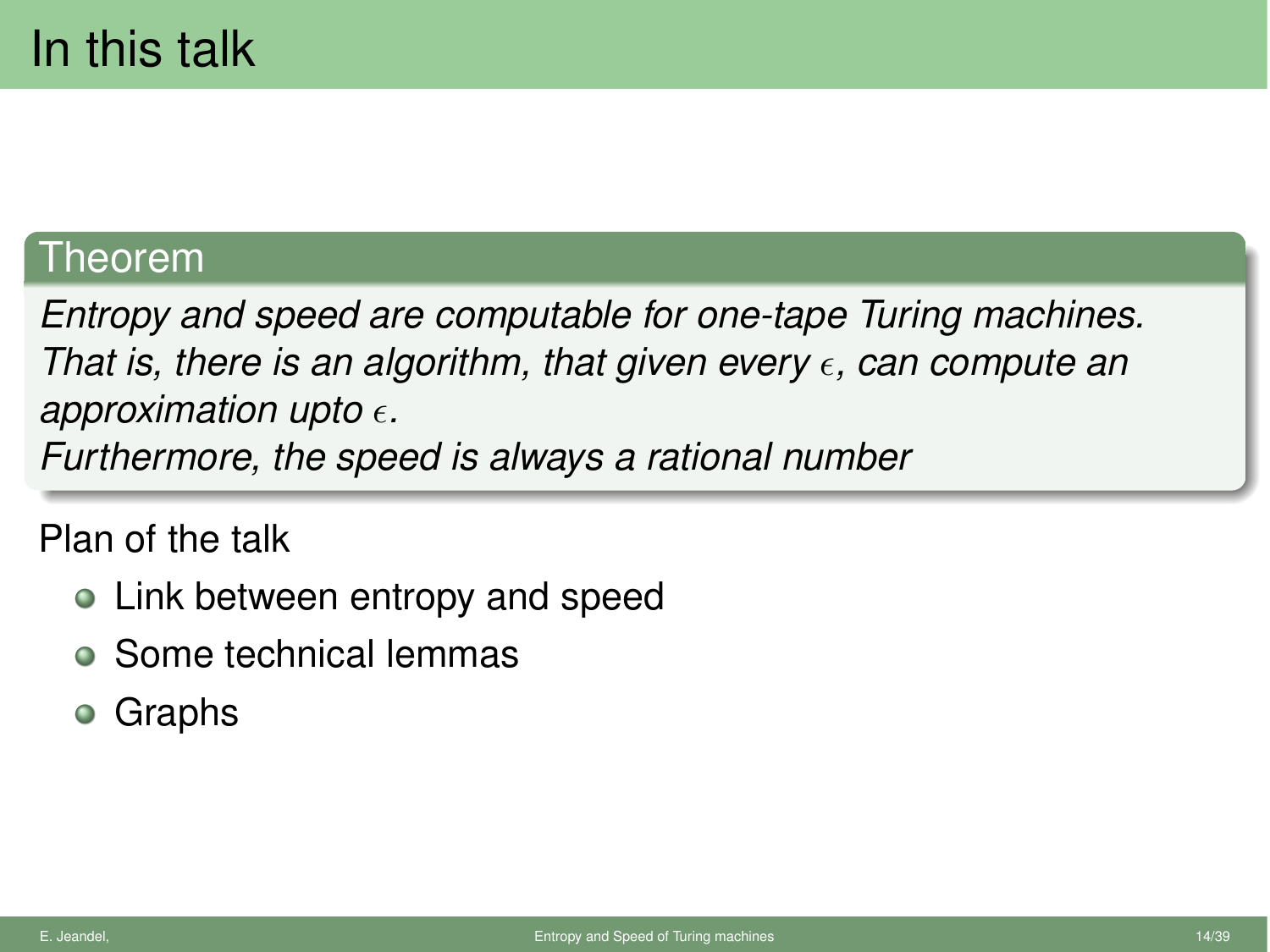- Surprising, usually every dynamical quantity is semi-computable but not computable
- The speed is not computable as a rational number.
	- Starting from M, we can effectively produce a TM M' for which  $S(M') \sim 2^{-t}$  where *t* is the number of steps before *M* halts on empty input.
- There is no algorithm to decide if the entropy is zero.
- None of the techniques work with multi-tape TM. The entropy is not computable anymore.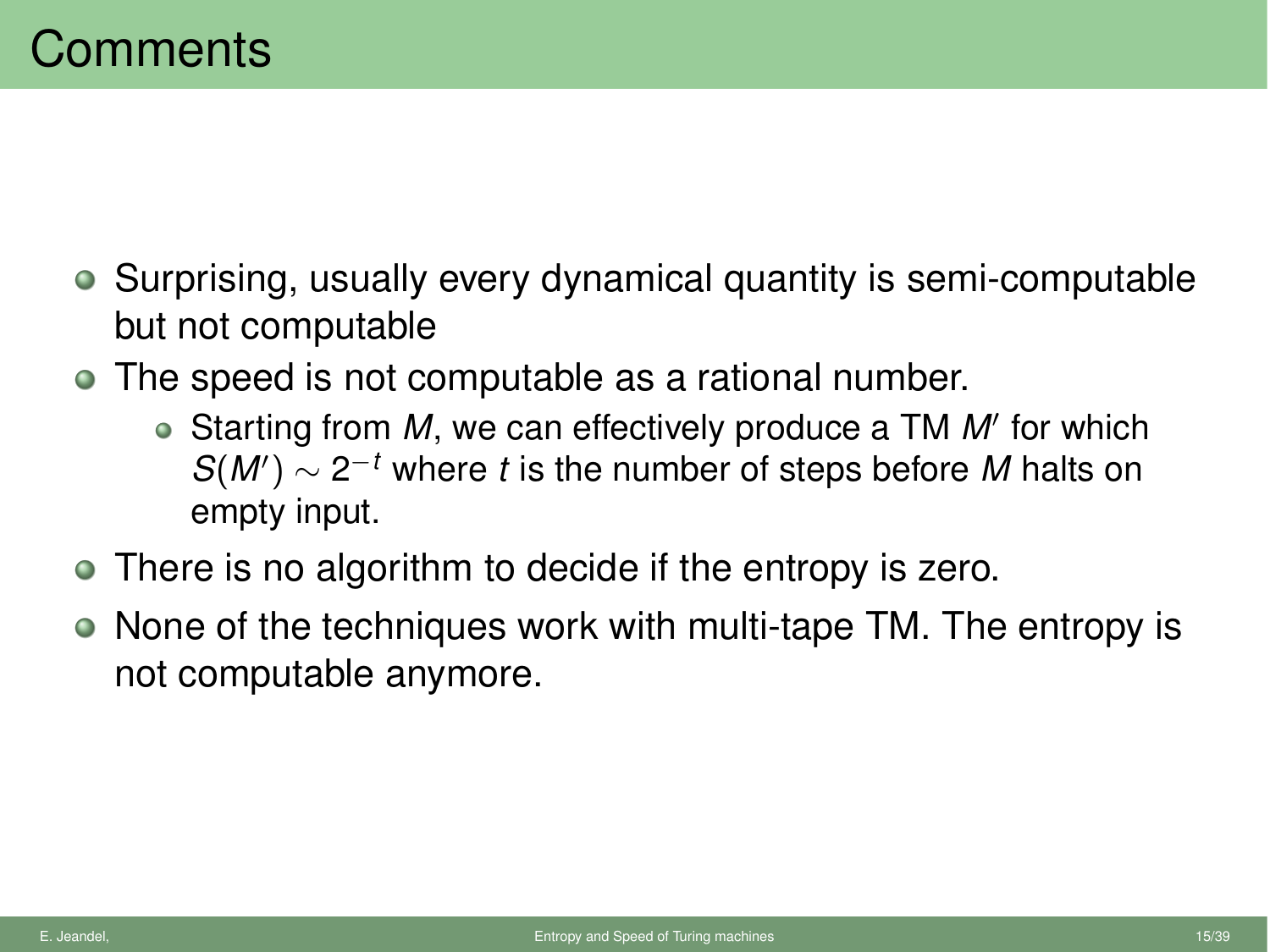

**[Entropy vs Speed](#page-18-0)** 

<span id="page-18-0"></span>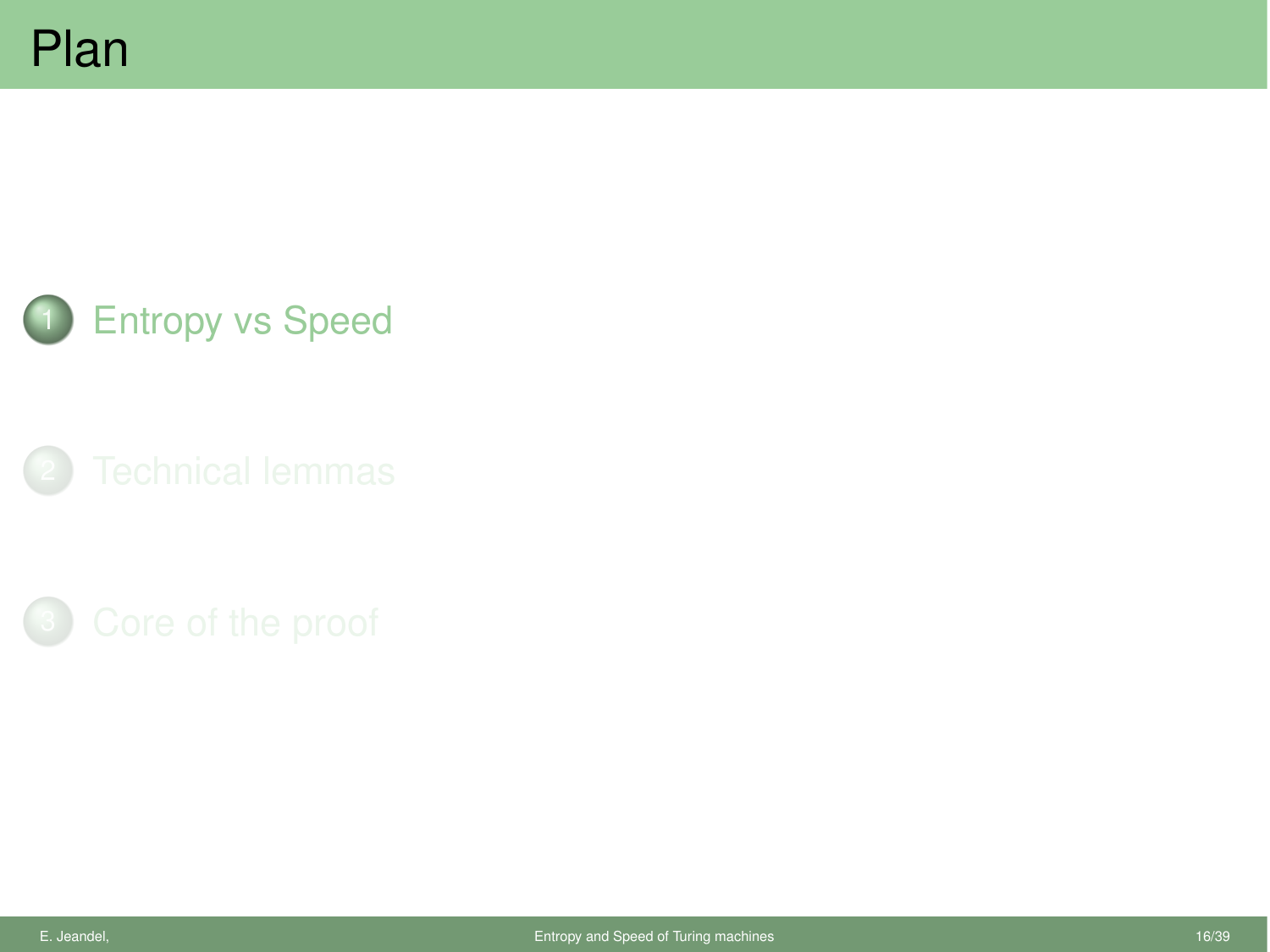# Entropy = Complexity

The (average) complexity of a infinite word *u* is

$$
\overline{K}(u) = \limsup \frac{K(u_{1...n})}{n}
$$

(same with *K*(*u*))

Theorem (Brudno 1983, see also Simpson 2013)

*For a subshift T ,*

$$
h(\mathcal{T}) = \max_{u \in \mathcal{T}} \overline{K}(u) = \max_{u \in \mathcal{T}} \underline{K}(u)
$$

*(More exactly, the maximum is reached µ-a.e, for µ ergodic of maximal entropy)*

Note: equivalence between the two max also follows by subadditivity:  $K(u_1 \ldots u_{n+m}) \leq K(u_1 \ldots u_n) + K(u_{n+1} \ldots u_{n+m}) + O(1)$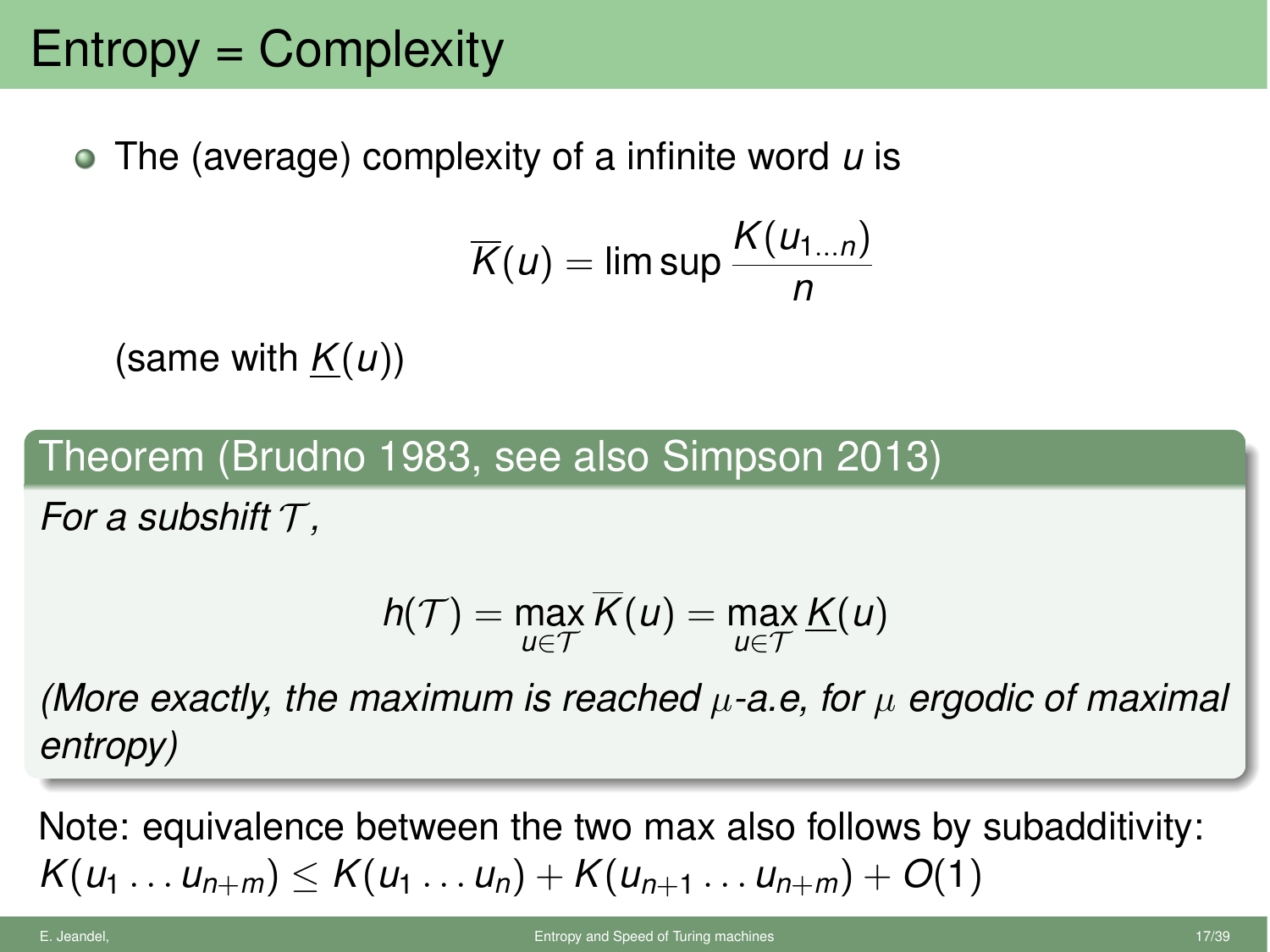$$
H(M)=\max_{c\in\mathcal{C}}\overline{K}(T(c))
$$

(Similar to the formula for the speed)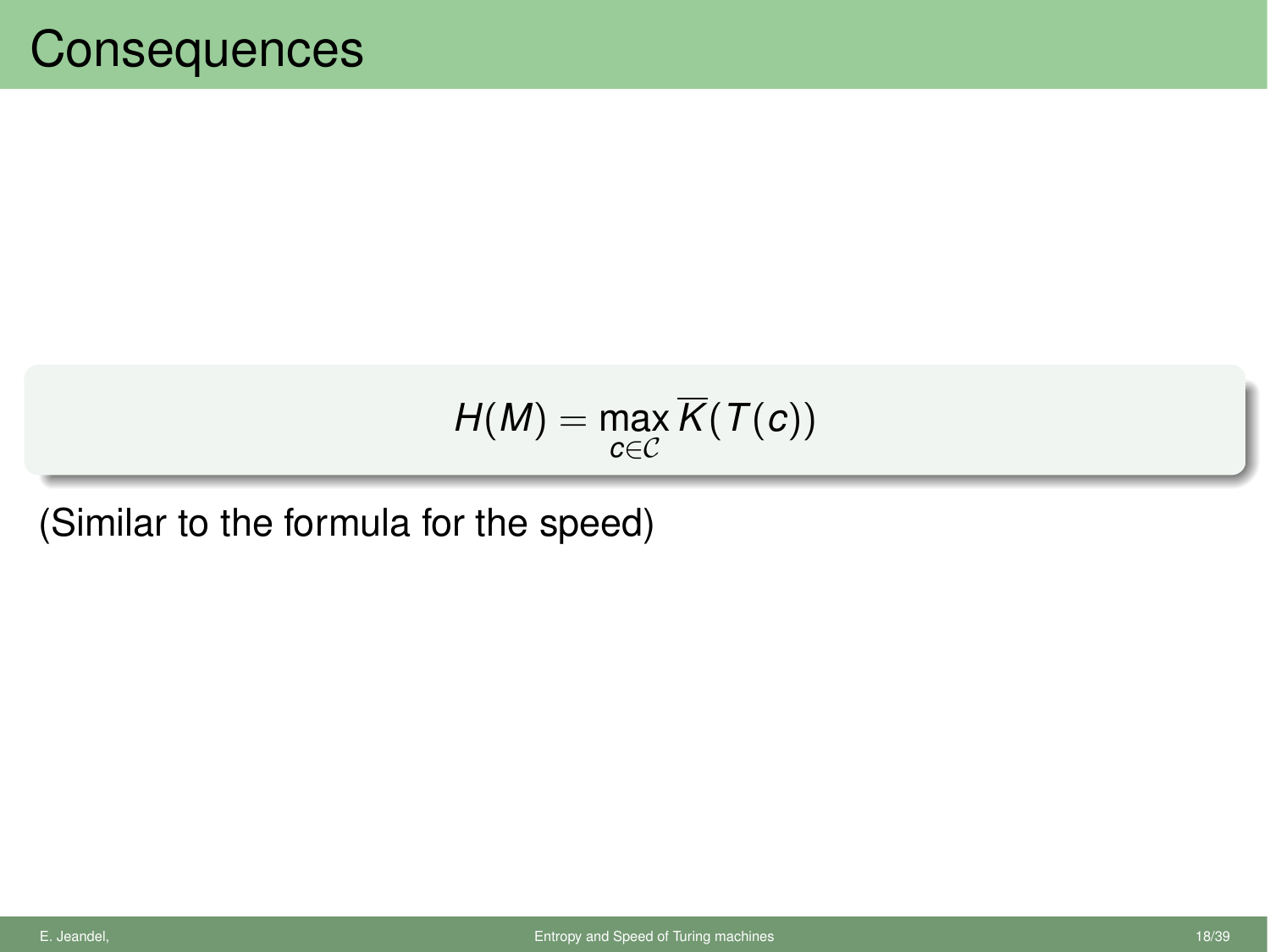$T(c)_{1...n}$  can be computed if we know the  $s_n(c)$  symbols read, the initial position of the head, and the initial state.

$$
K(T(c)_{1...n})=K(c_{|S_n(c)})+O(\log s_n(c))+O(\log n)
$$

 $K(T(c)<sub>1</sub>, n) \leq s_n(c) |\log \Sigma| + O(\log n)$ 

 $H(M) \leq S(M) \log |\Sigma|$  $S(M) \geq \frac{H(M)}{\log |\Sigma|}$ log *|*⌃*|*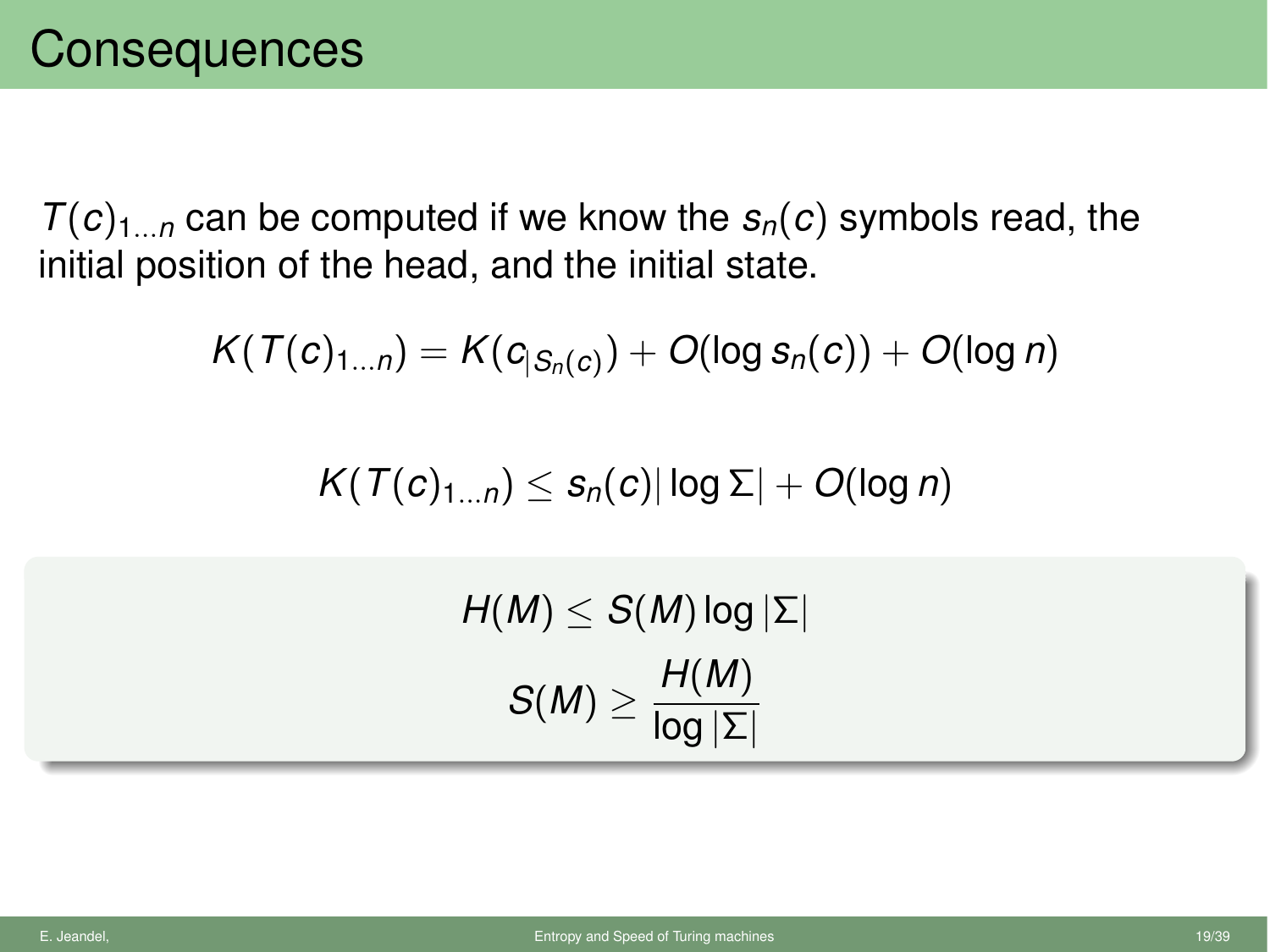Let  $M^A$  be the same as the machine M, but over the alphabet  $\Sigma \times A$ , that ignores the alphabet *A*.

$$
S(M) = \lim_{|A| \to \infty} \frac{H(M^A)}{\log |\Sigma \times A|}
$$

*The speed is the entropy for a very large alphabet relative to its size*.

If we denote  $P_s(x) = H(M^A)$  for  $x = \log |A|$ ,  $P_s(x)$  is called the *topological pressure* of  $(s_n)_{n\in\mathbb{N}}$ .

This result has been proven in this context in Feng-Hang,2010.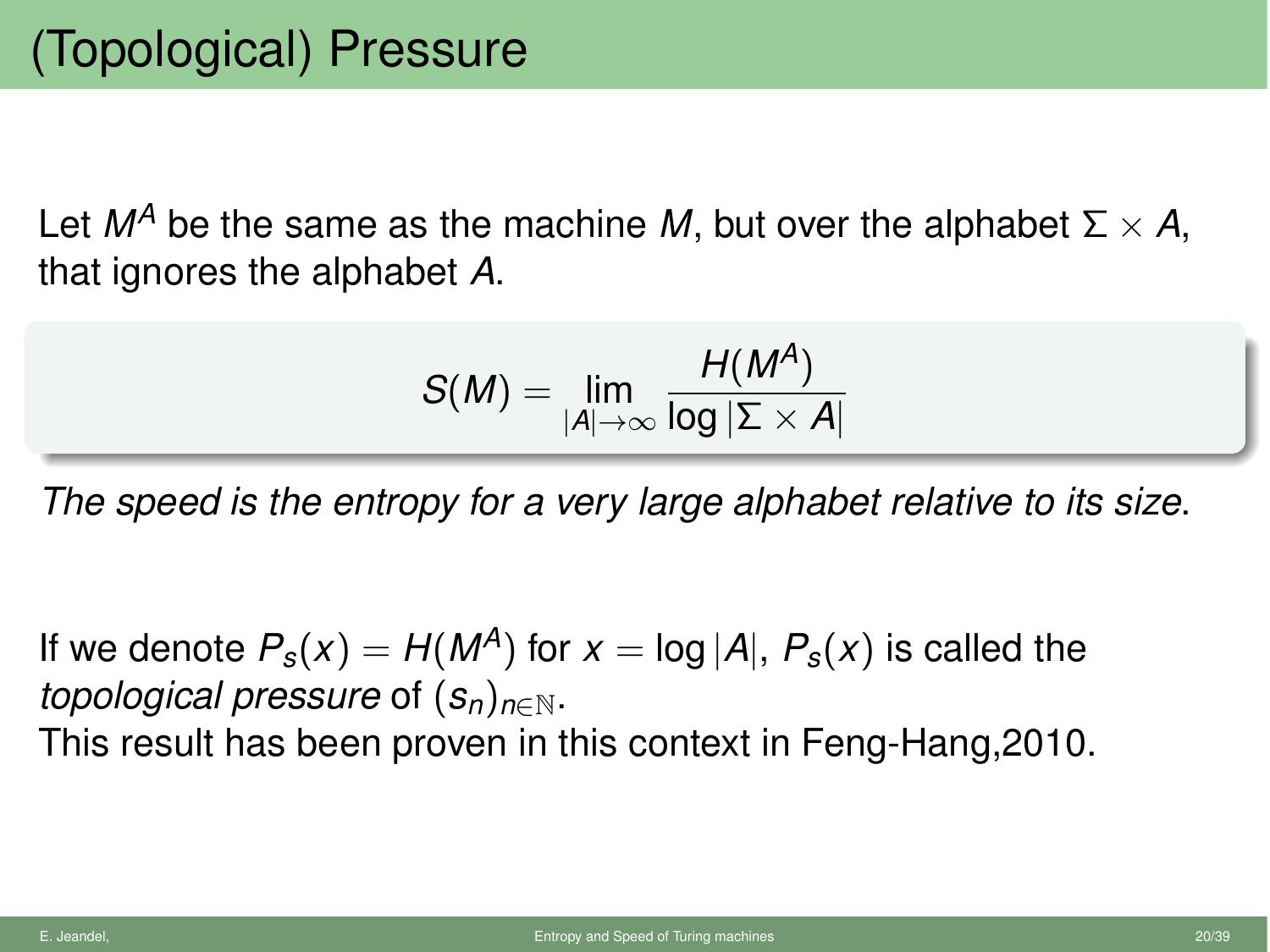Proofs for entropy and speed are relatively the same. We will deal with speed in the talk.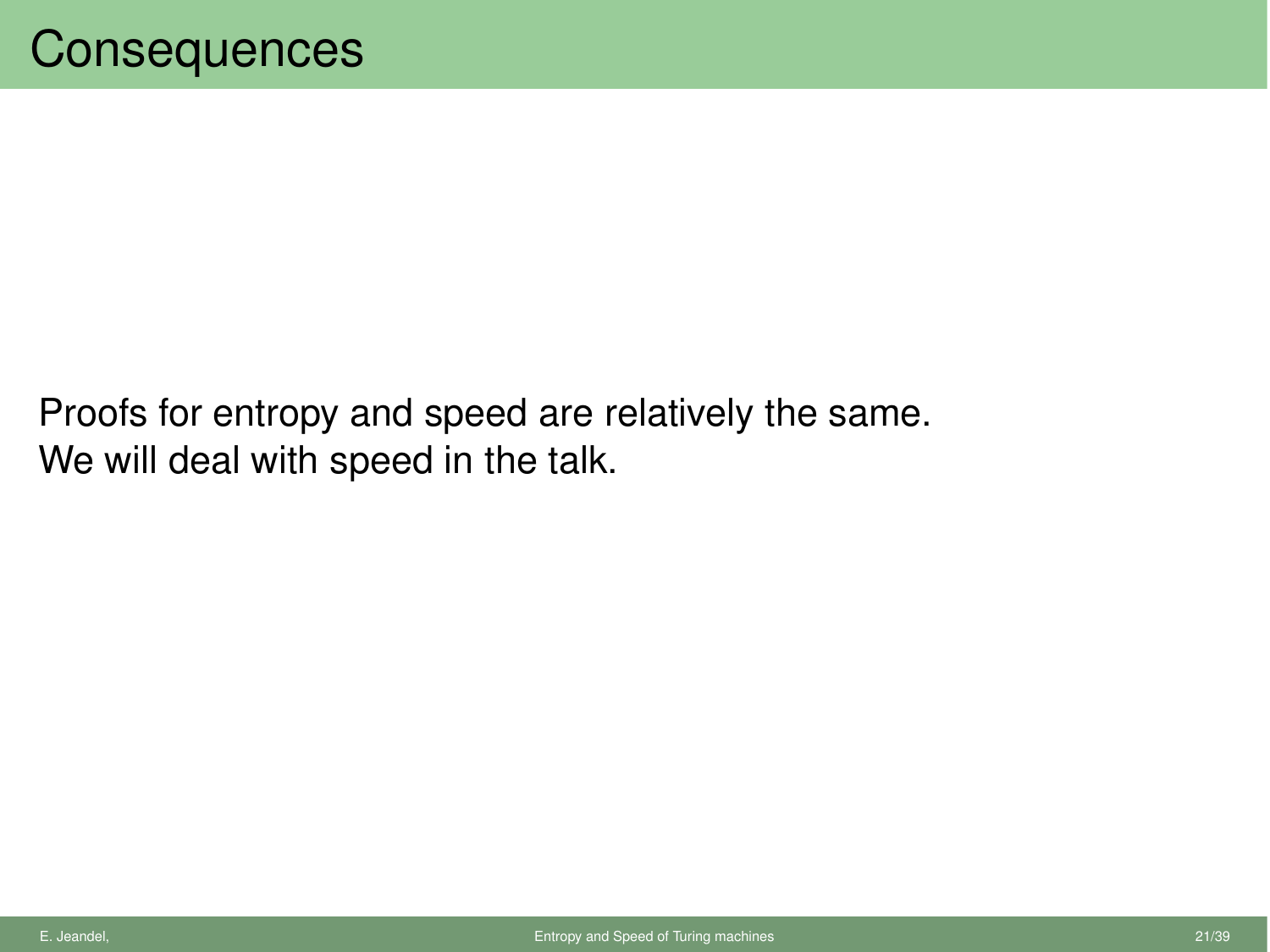

<span id="page-24-0"></span>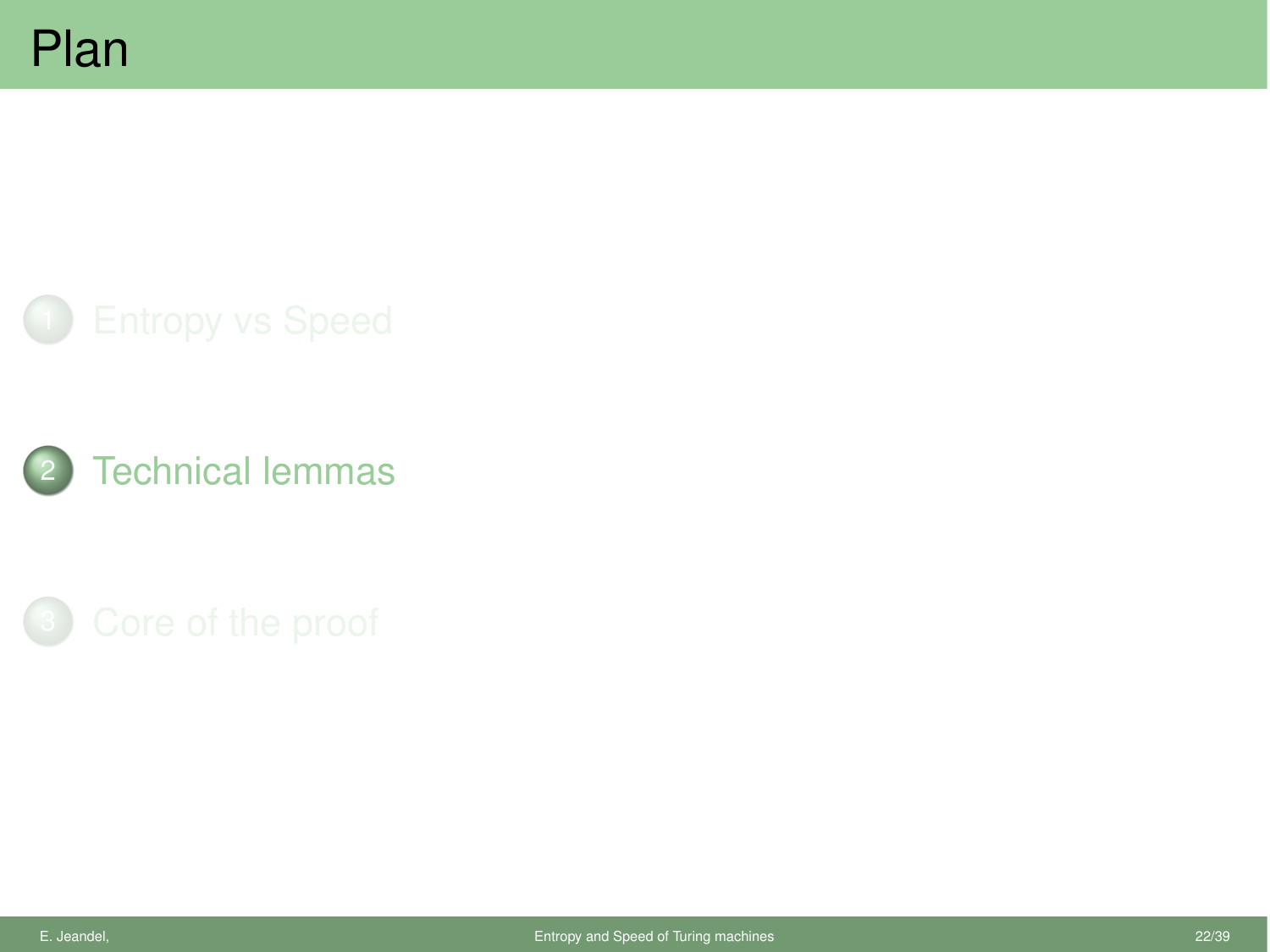$$
S(M) = \max_{c \in C} s(c) = \inf_{n} \sup_{c} \frac{s_n(c)}{n}
$$

*S*(*M*) is computable from above due to the last definition. We need to prove it is computable from below.

What is the behaviour of a configuration of maximal speed ?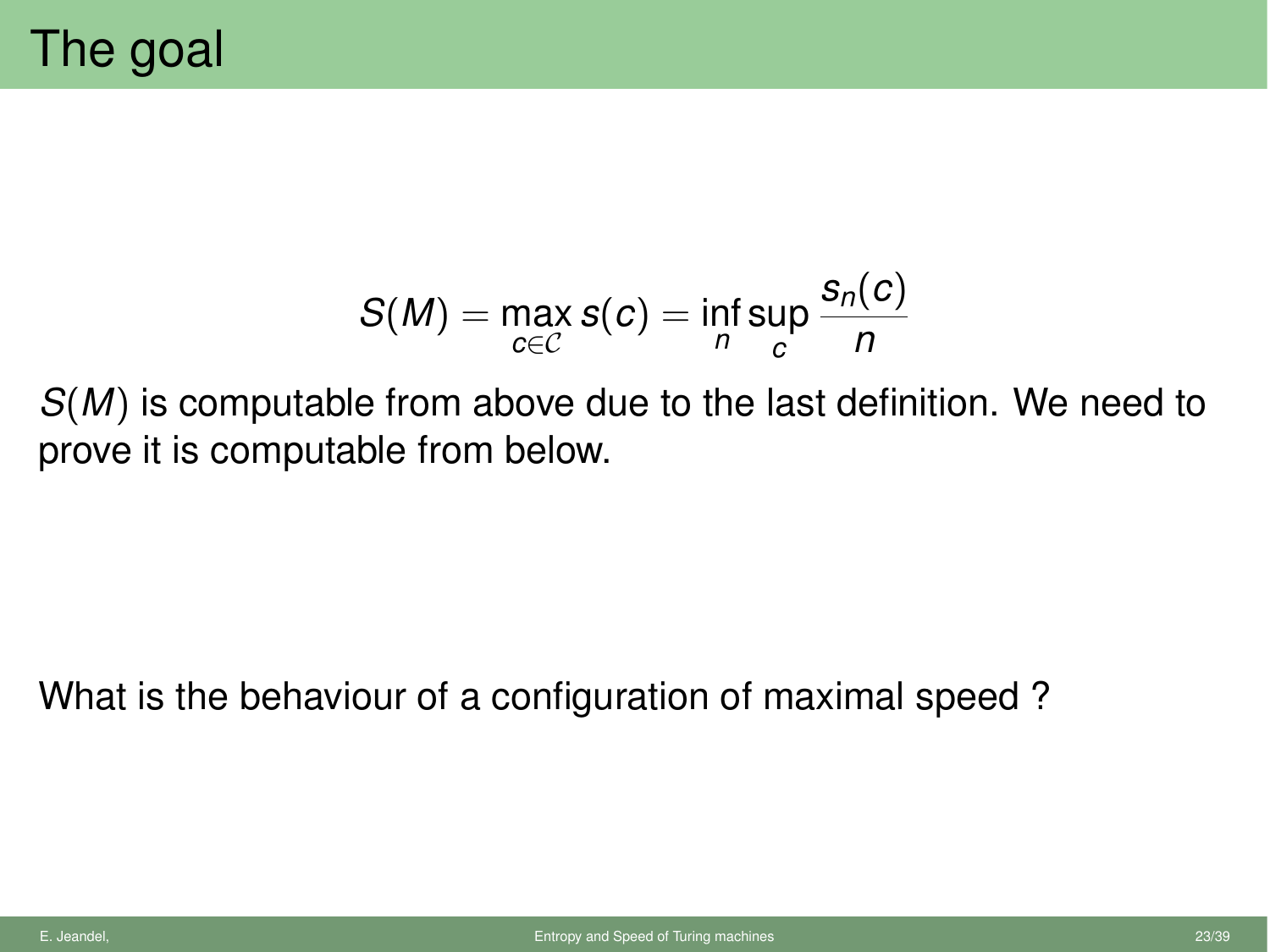Starting from *c* (of maximal speed) *M* will visit each cell finitely many times.

If the TM zigzags on input *c*, then it is losing time.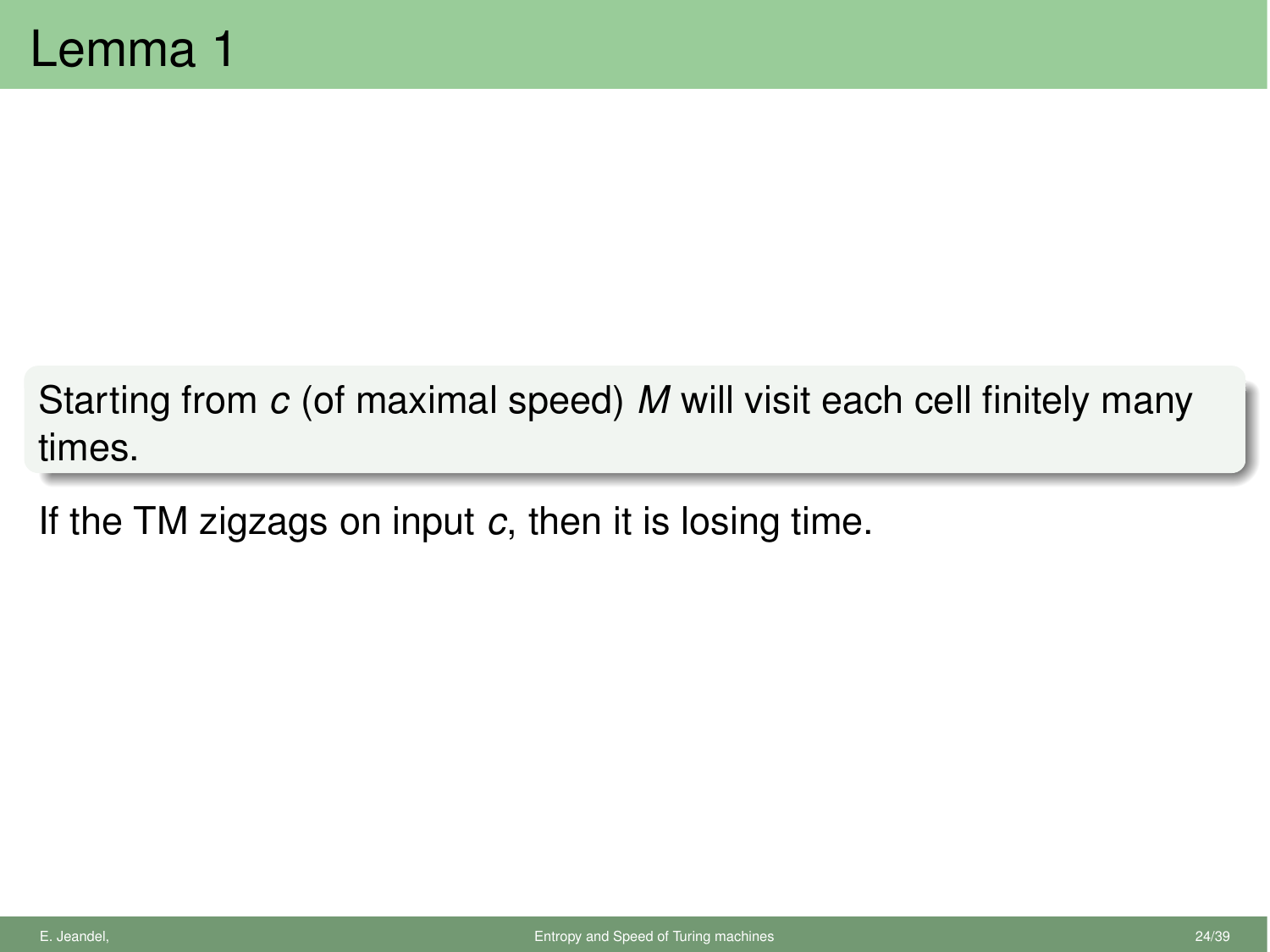The maximal speed is obtained for a configuration that never goes back to the cell at 0.

The maximal speed is obtained (wlog) for a configuration that visits only cells with nonnegative coordinates.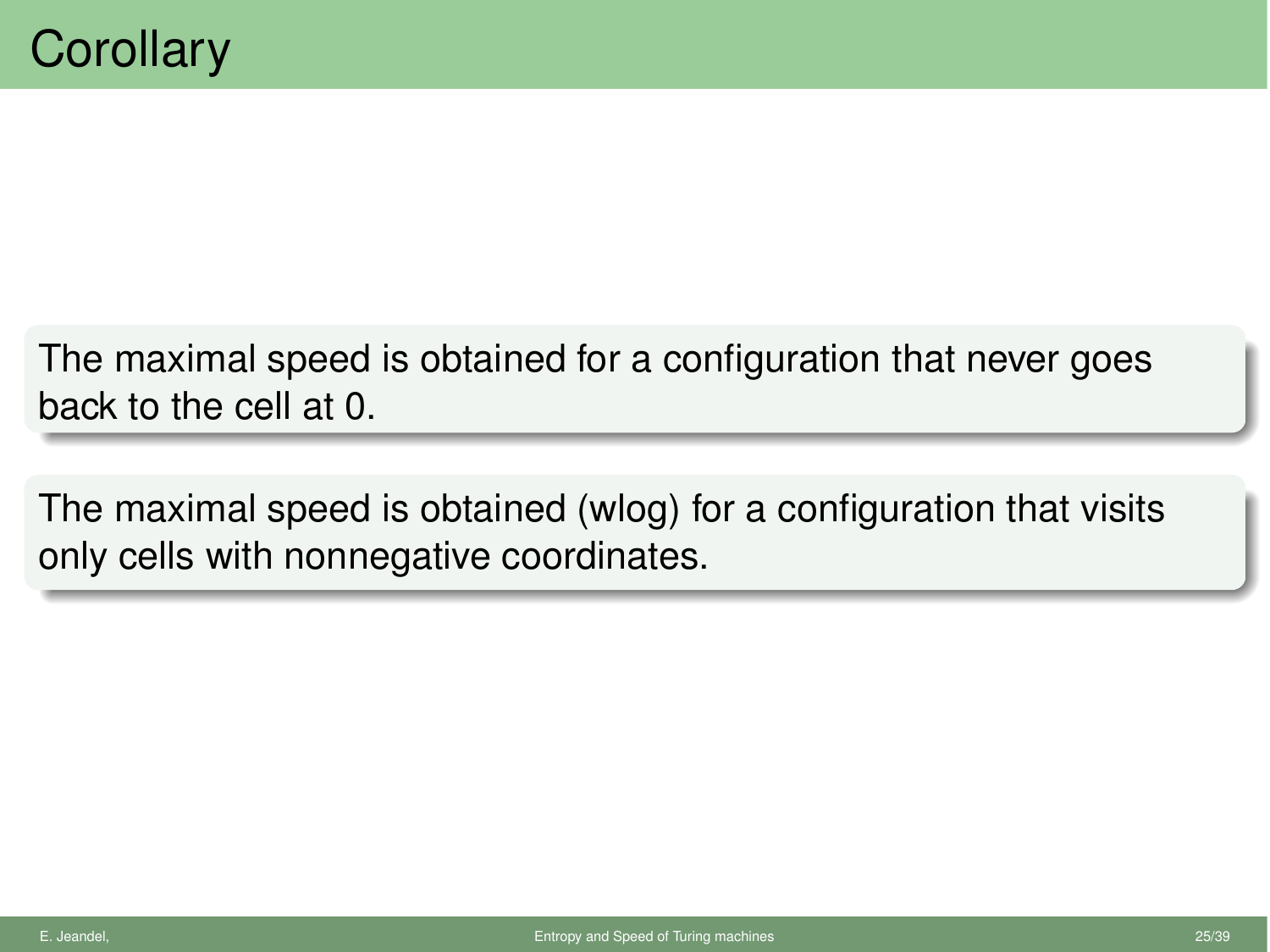## Let  $f_n(c)$  be the first time we visit cell *n*, and  $I_n(c)$  the last time we visit cell *n*:

$$
S(M) = \max_{c} \lim \frac{n}{f_n(c)} = \max_{c} \lim \frac{n}{I_n(c)}
$$

1*/S*(*M*) is somehow the "average running time".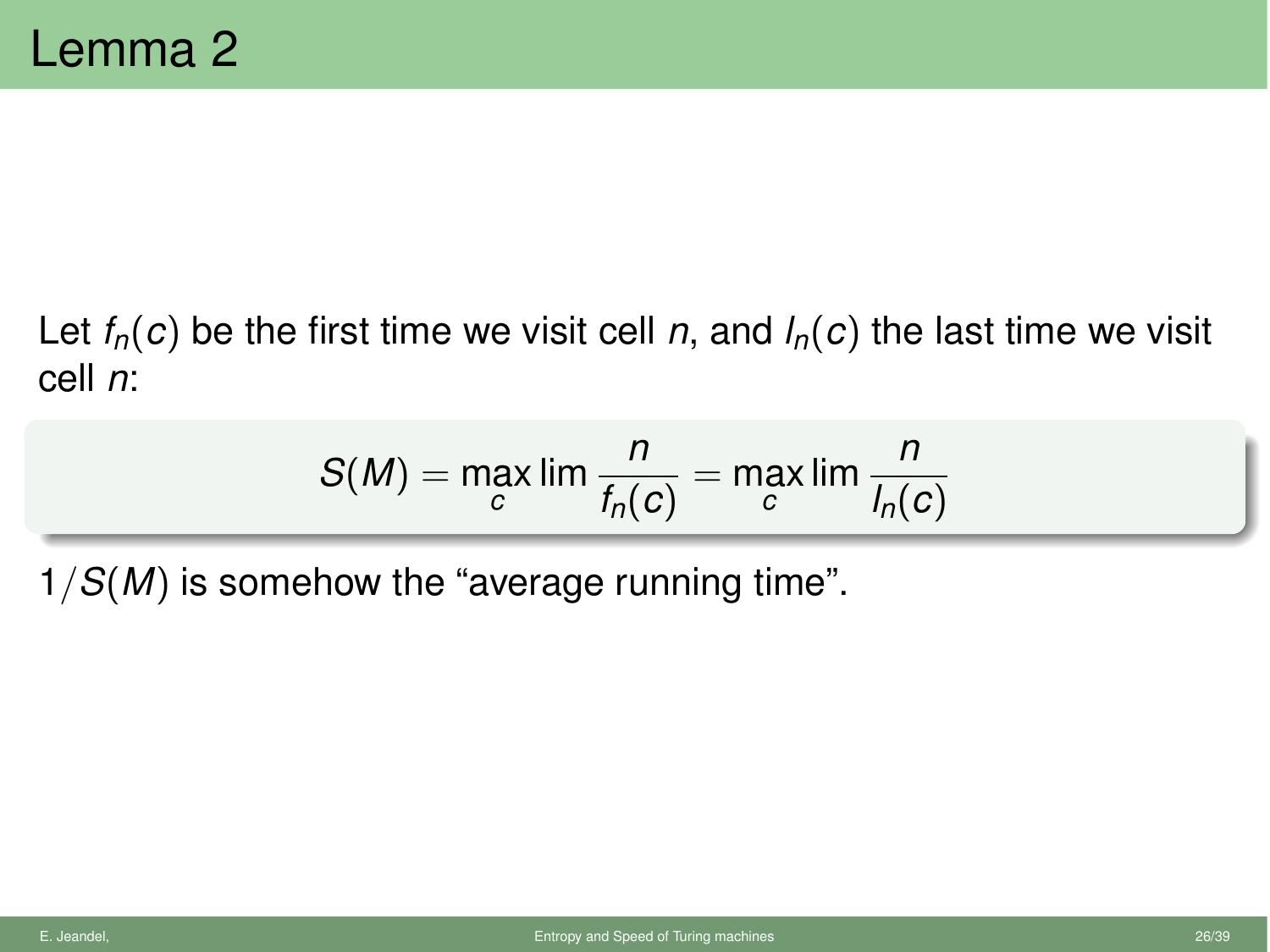<span id="page-29-0"></span>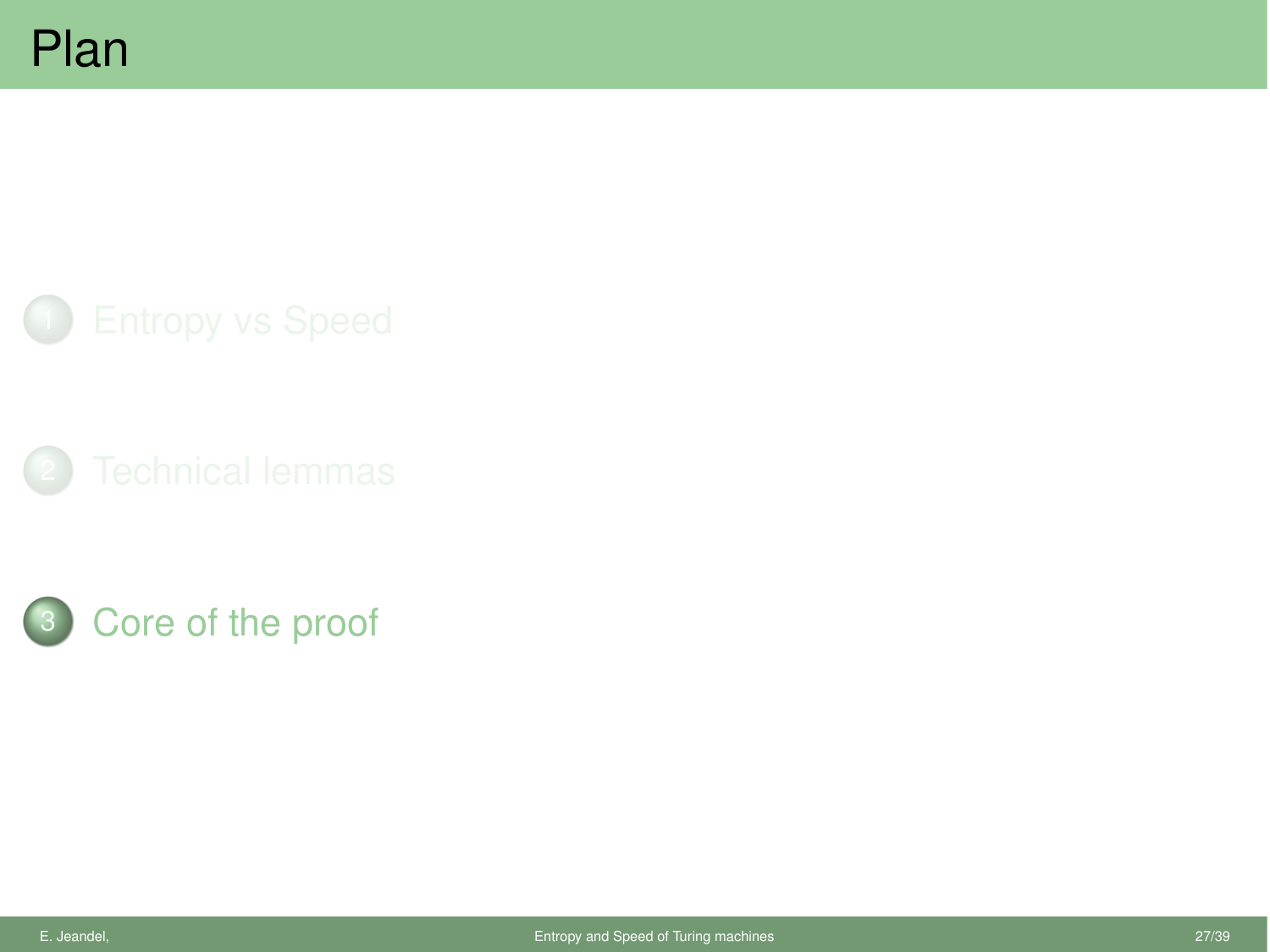## The proof

Let *c* be of maximal speed



Both vertices labeled  $q_1$  represent the same vertex.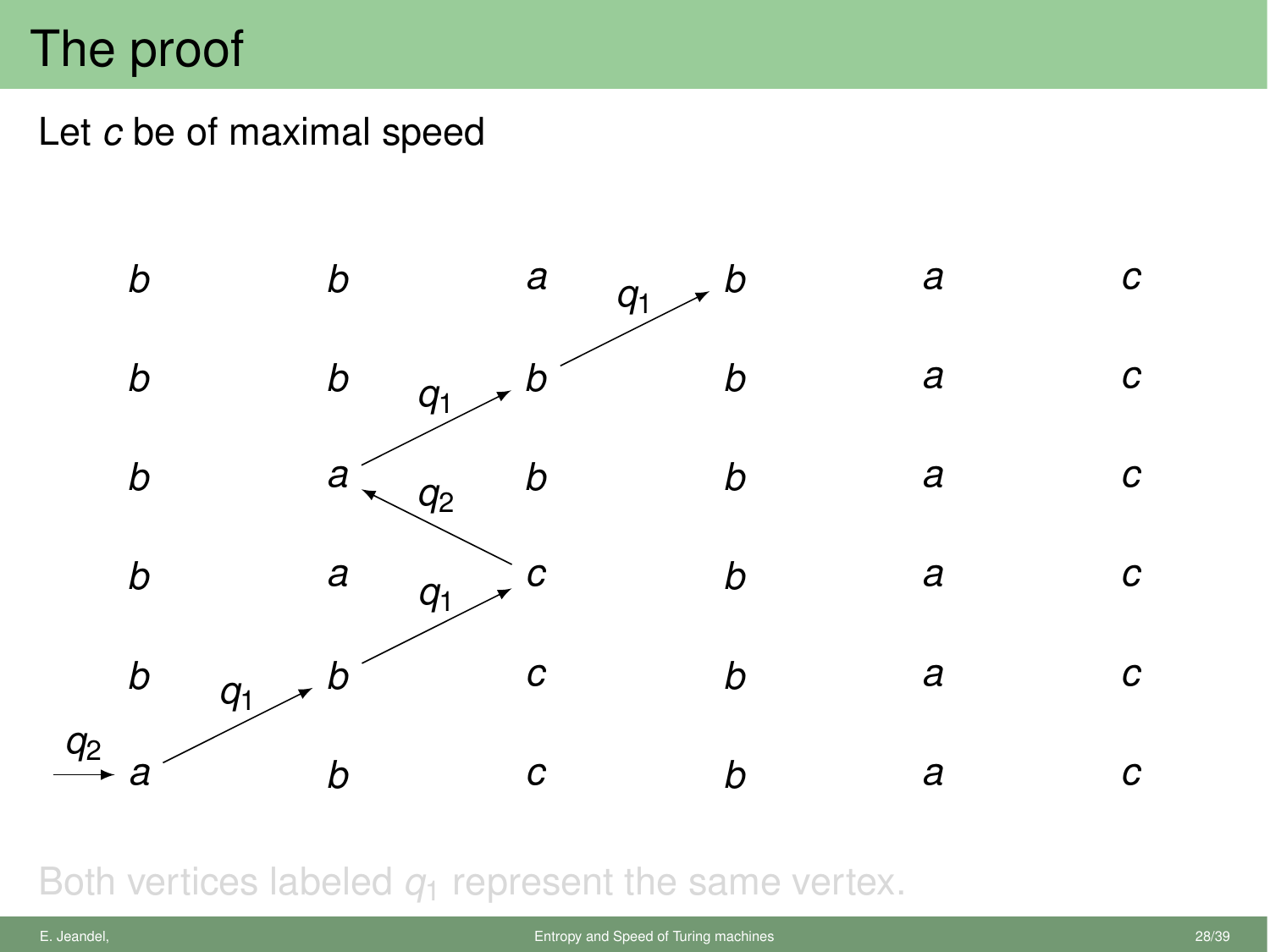# The proof

Let *c* be of maximal speed



Both vertices labeled  $q_1$  represent the same vertex.

*q*1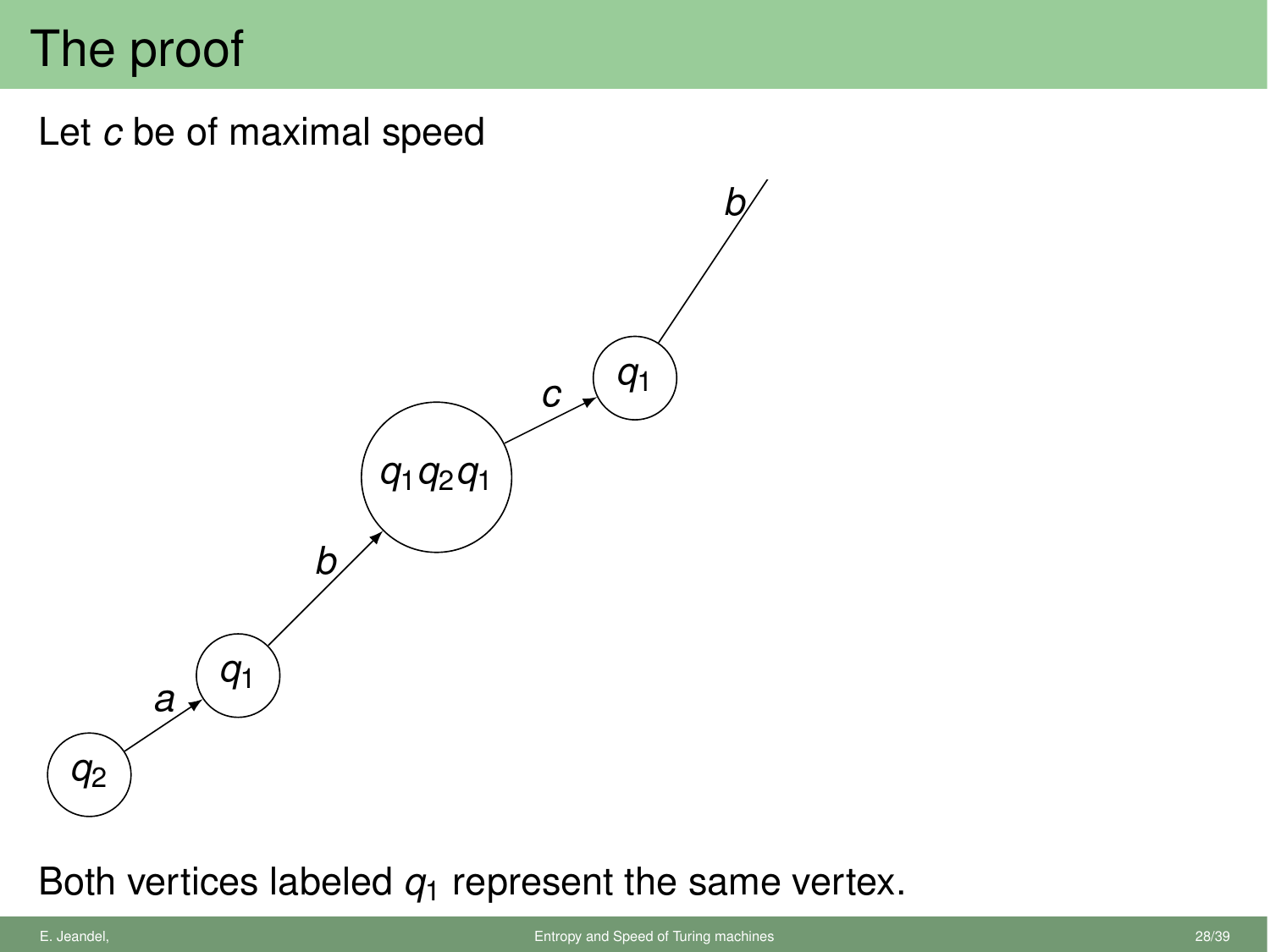Transform the execution into a graph

- Vertices are all possible (finite) sequence of states
- There is an edge from *w* to *w'* labeled by *a* if it seems possible to see *w* followed by *w'* around a cell labeled by *a*

This accurately represents the behaviour of the TM, as the only transfer of information between cells  $] - \infty$ , m and cells  $[m, +\infty[$ occurs at cell *m*.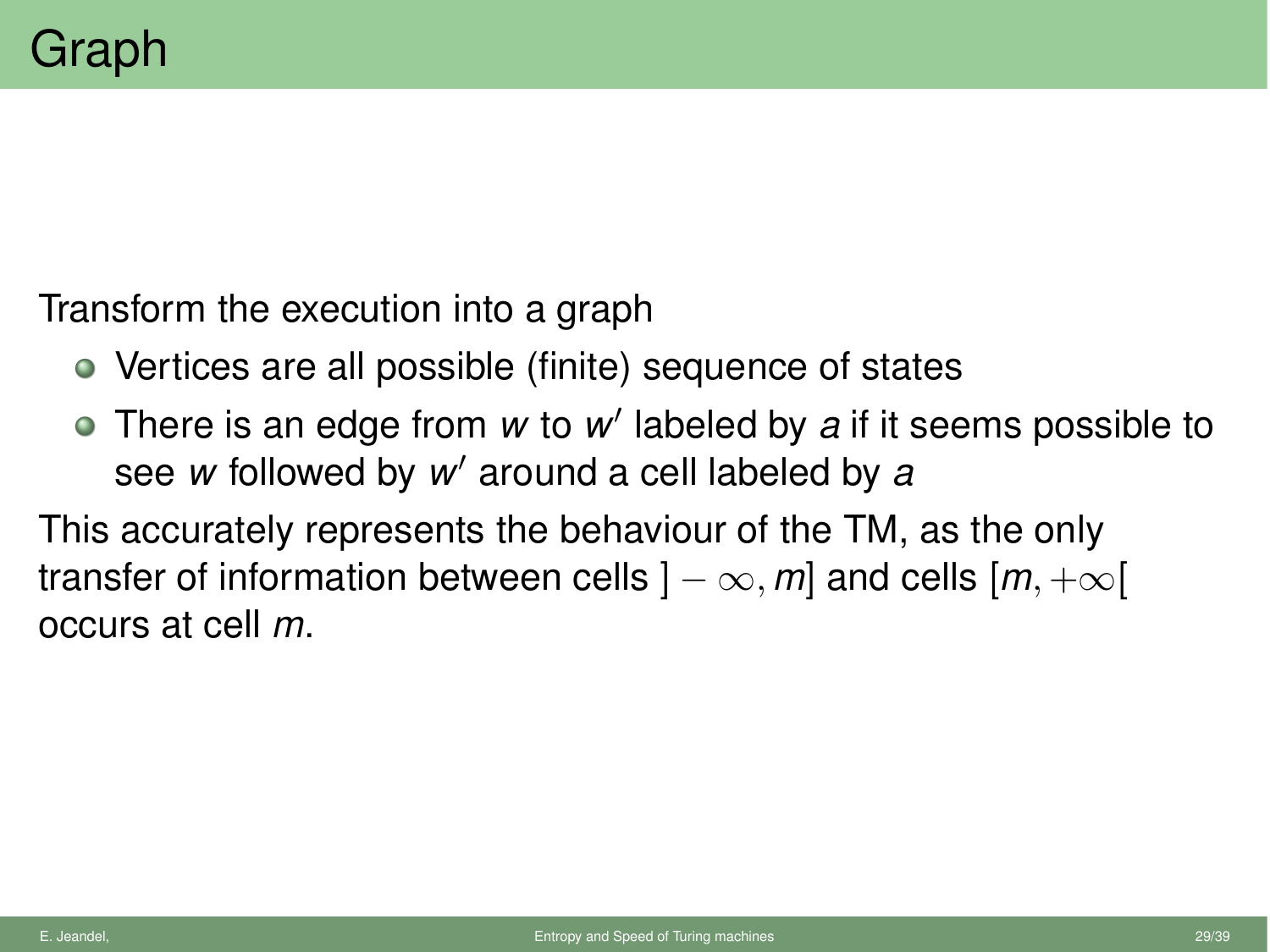We define *L* and *R* inductively

 $(\epsilon, \epsilon, a) \in L$ 

If by reading a from state  $q$ , we write  $b$ , go right in state  $q'$ 

$$
(qw,q'w',a) \in L \iff (w,w',b) \in R
$$

If by reading *a* from state  $q$ , we write *b*, go left in state  $q'$ 

$$
(qq'w, w', a) \in L \iff (w, w', b) \in L
$$

(Similar definition for R).

This graph is computable (for all reasonable definitions of computable)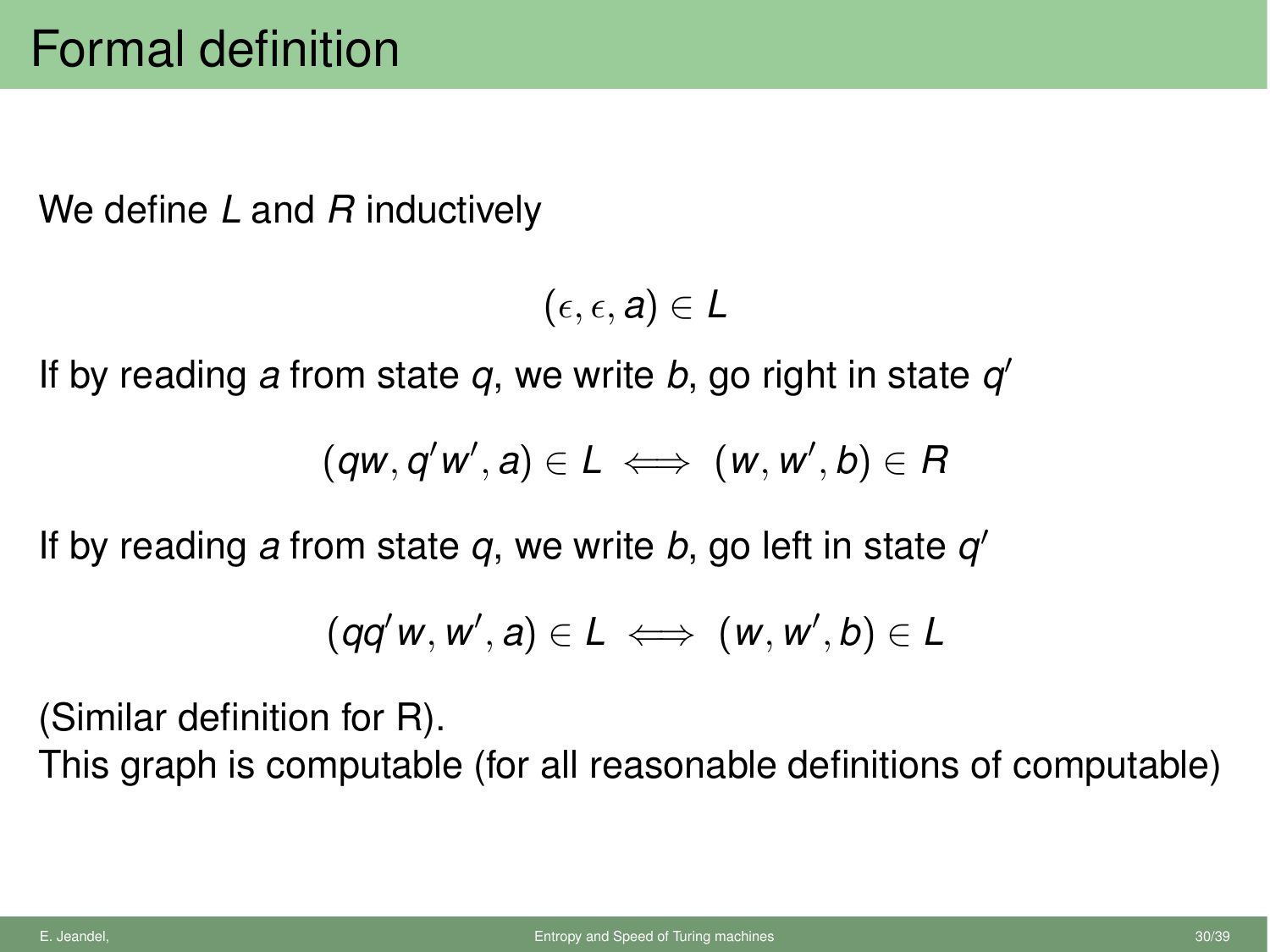To every configuration *c* corresponds a path in the graph

To every path  $(w_1, x_1, w_2, x_2, w_3, x_3, ...)$  in this graph corresponds a configuration *c*. For this configuration, *Cn*(*c*) is a prefix of *wn*.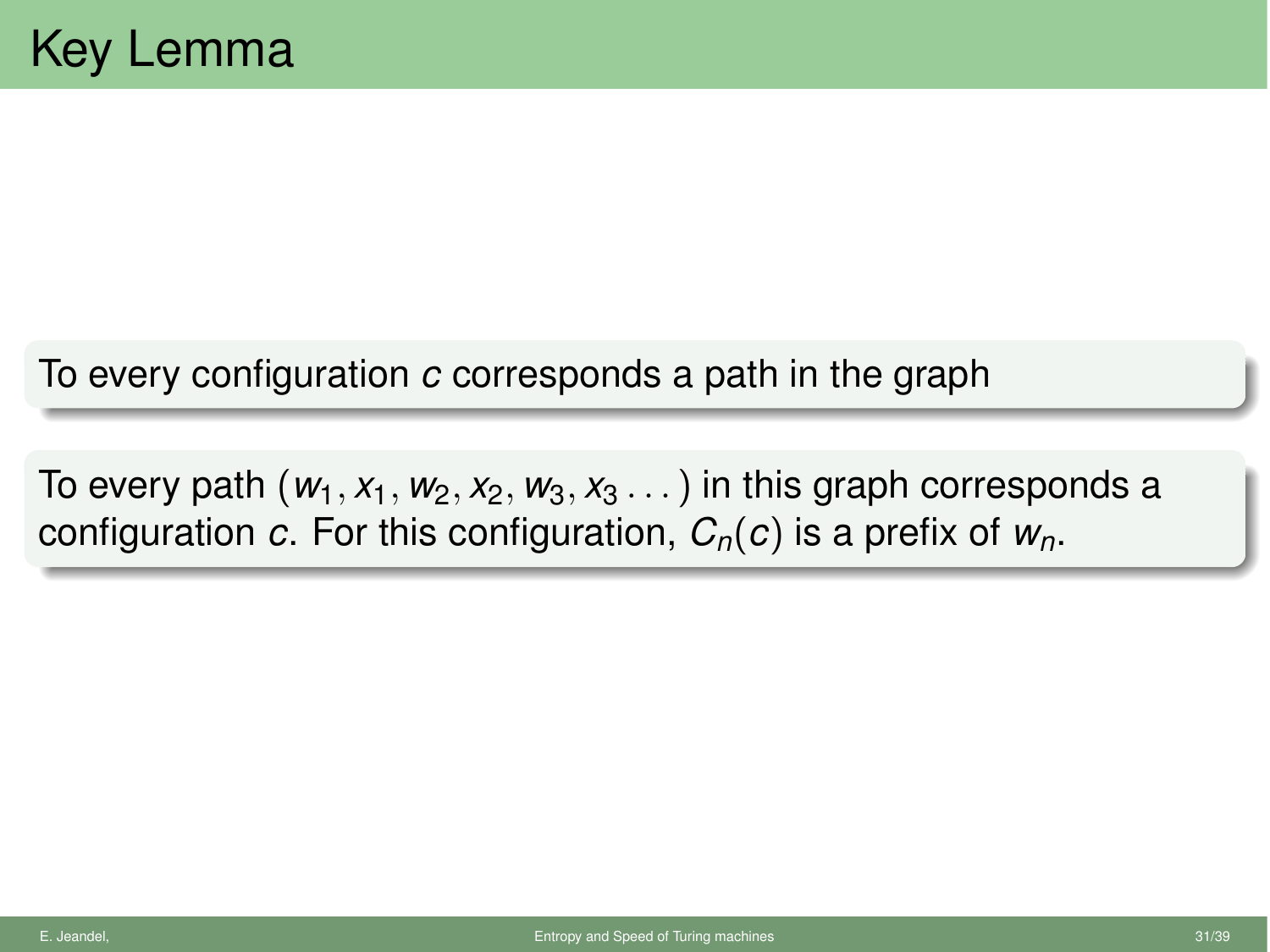Let *|w|* (the length of *w*) be the *weight* of vertex *w*. To each path  $(w_1, x_1, w_2, x_2, w_3, x_3, ...)$  we can define its average speed:

$$
S(\rho) = \limsup_n \frac{n}{\sum_{i < n} |w_i|}
$$

and its average complexity

$$
K(p) = \limsup_n \frac{K(x_1 \dots x_n)}{\sum_{i < n} |w_i|}
$$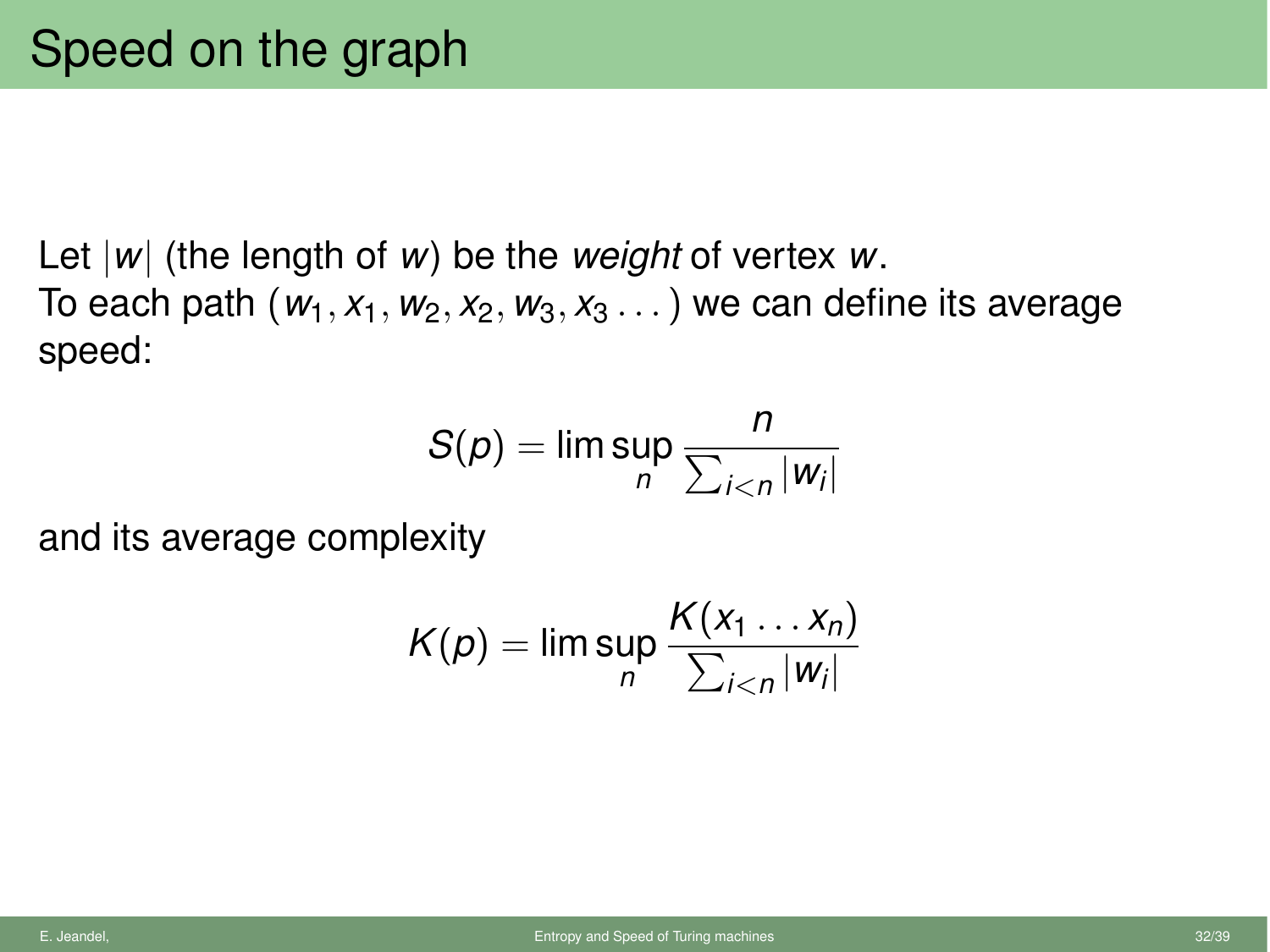$$
S(M) = \max_{p} S(p)
$$

$$
H(M) = \max_{p} K(p)
$$

The maximum is over paths that start from a vertex of weight 1. Preuve: For any configuration *c*,  $f_n(c) \leq |C_1(c)| + |C_2(c)| + |C_{n-1}(c)| \leq l_n(c).$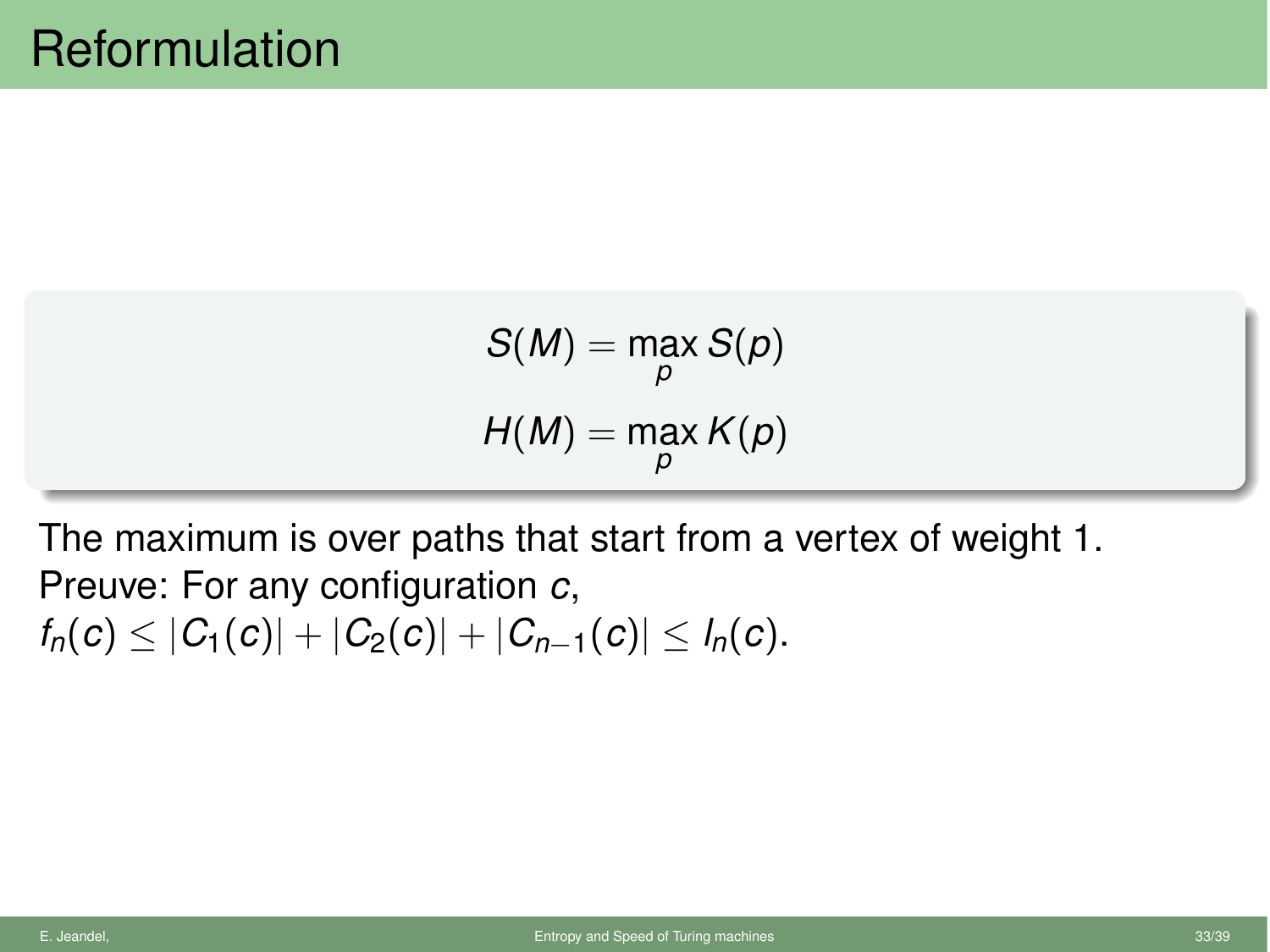#### Let *Gk* be the subgraph of vertices with weight at most *k*

 $\mathcal{S}(M) = \mathsf{sup}$ *k* max  $p{\subset}G_k$ *S*(*p*)  $H(M) = \mathsf{sup}$ *k* max  $p{\subset}G_k$ *K*(*p*)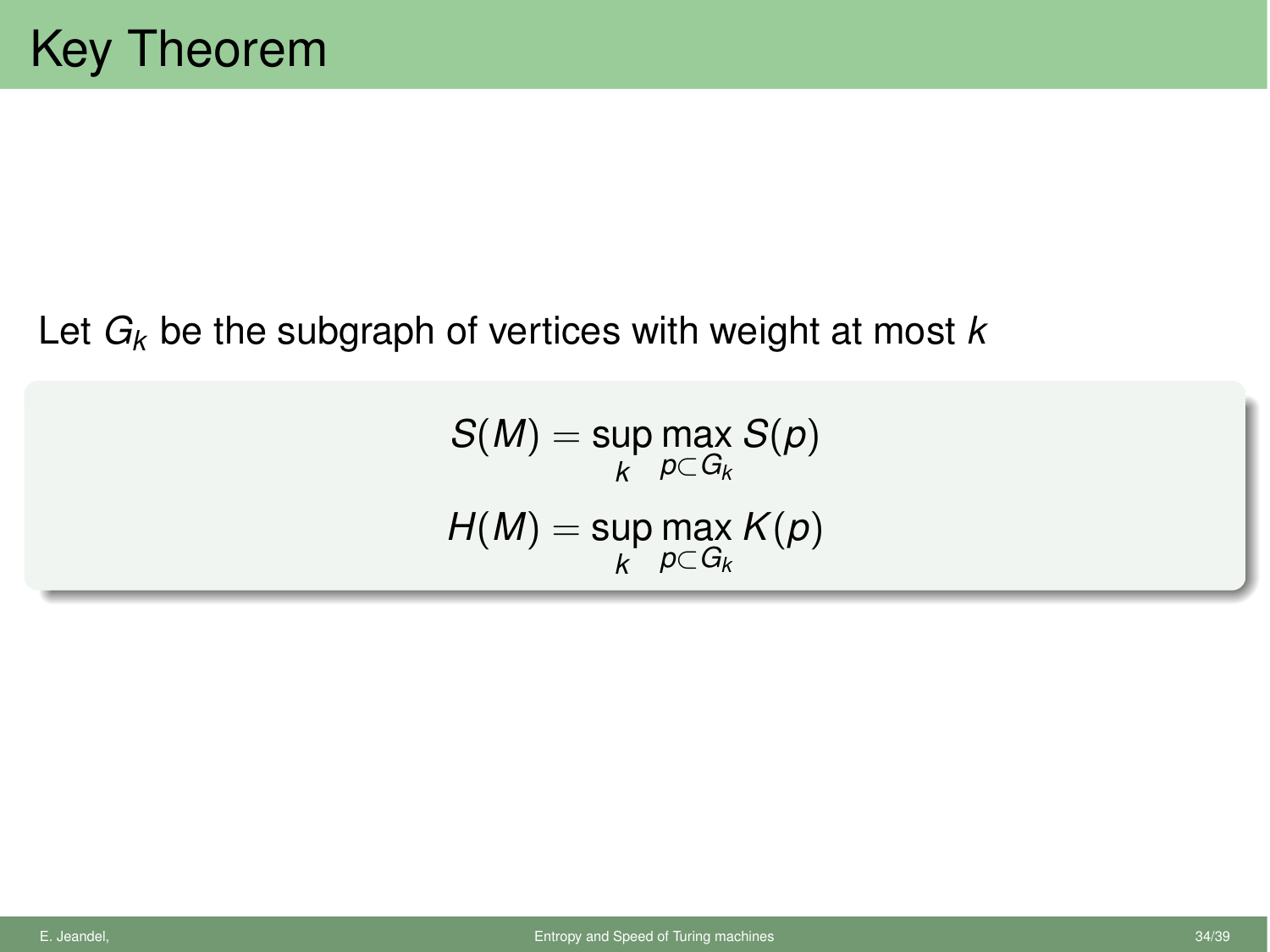Suppose the speed/entropy is  $\alpha \neq 0$ .

- Take a path *p* that uses possibly vertices of weight *> k*.
- There should be few vertices of big weight (a proportion at most  $1/(\alpha k)$
- Uses alternate paths of length  $\leq \beta(k)$  to bypass these vertices.
- $\bullet$  Let  $p'$  be the new path

The new path is obtained from the previous one by deleting at most a proportion  $1/\alpha k$  of vertices, and adding at most a proportion  $\beta(k)/\alpha k$ of vertices.

(If done correctly, we can take  $\beta(k) = o(k)$ )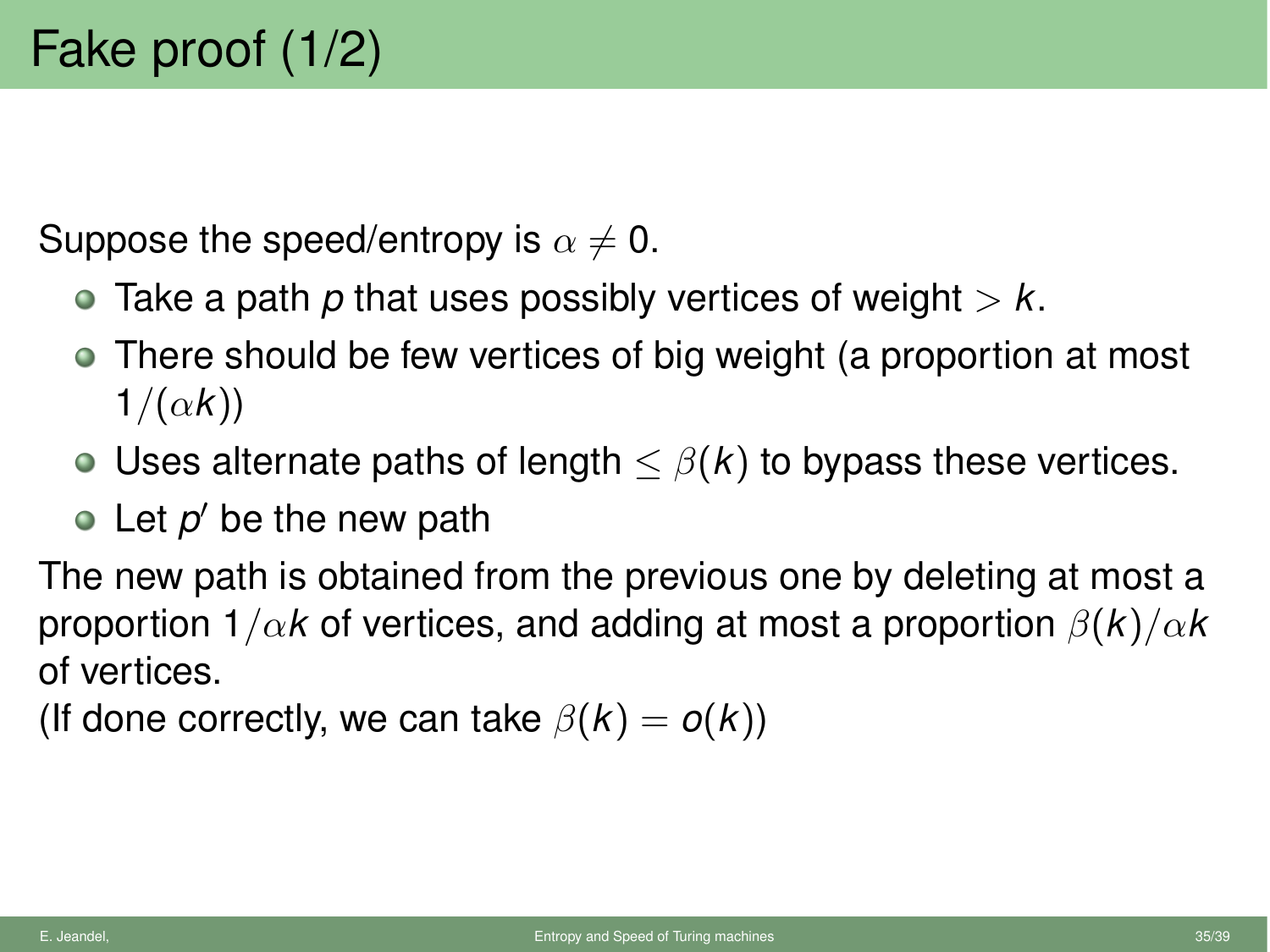We must show the Kolmogorov complexity does not decrease too much.

The average Kolmogorov complexity of p relative to p' is

 $E(\beta(k)/\alpha k) + E(1/\alpha k) + \log \Sigma/\alpha k$ 

where  $E(q) = -q \log q - (1 - q) \log(1 - q)$ .

- Specify the vertices that disappear
- Specify where to insert
- Specify what to insert

This converges to 0 when *k* goes to infinity.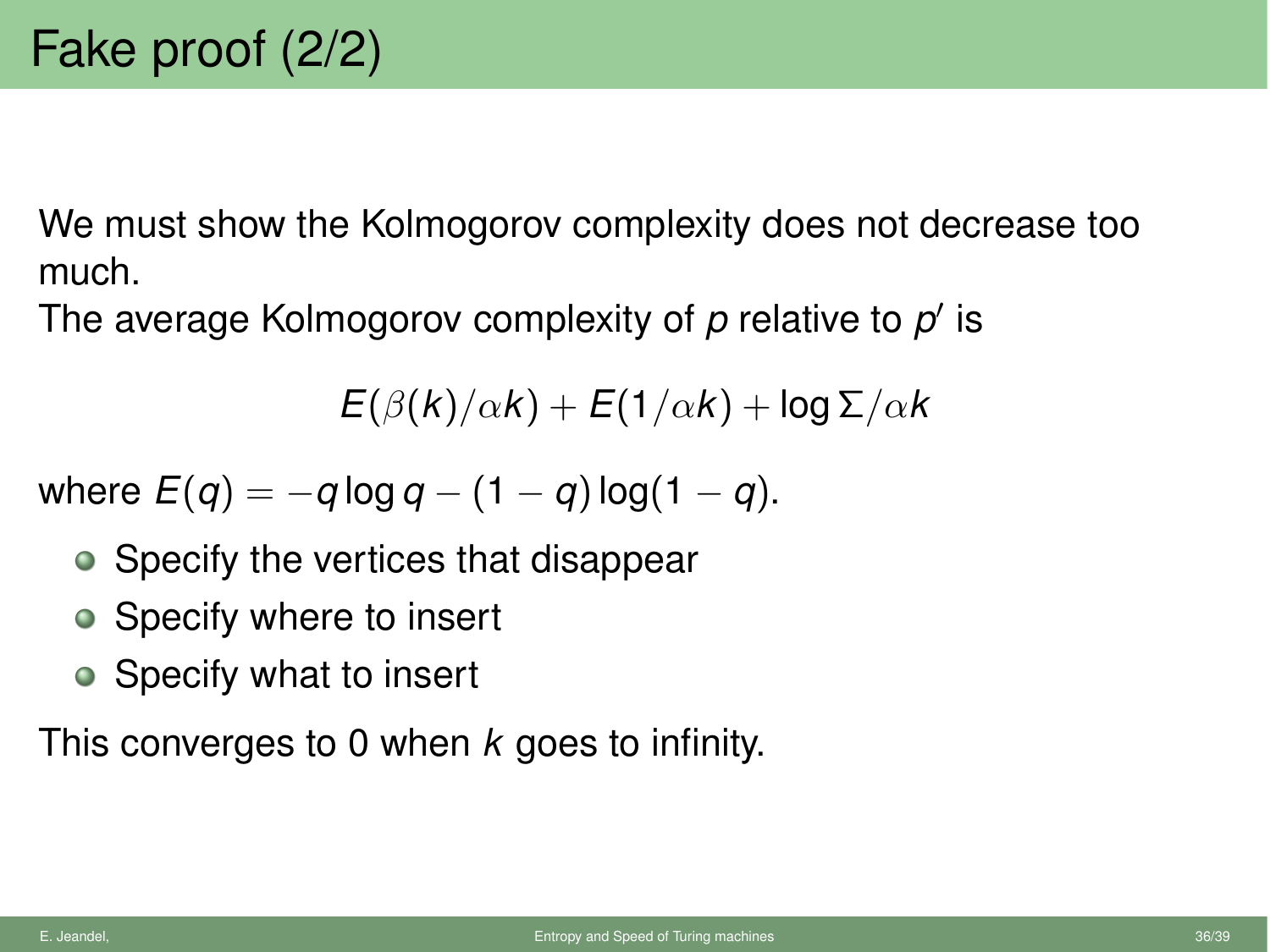## S(M) is computable

For a finite graph, the maximal speed is obtained by the cycle of minimal weight.

As weights are integers, this implies that the maximal speed is obtained in the infinite graph by the cycle of minimal weight.

## **Corollaire**

*S*(*M*) is a rational number. It is achieved by a periodic configuration.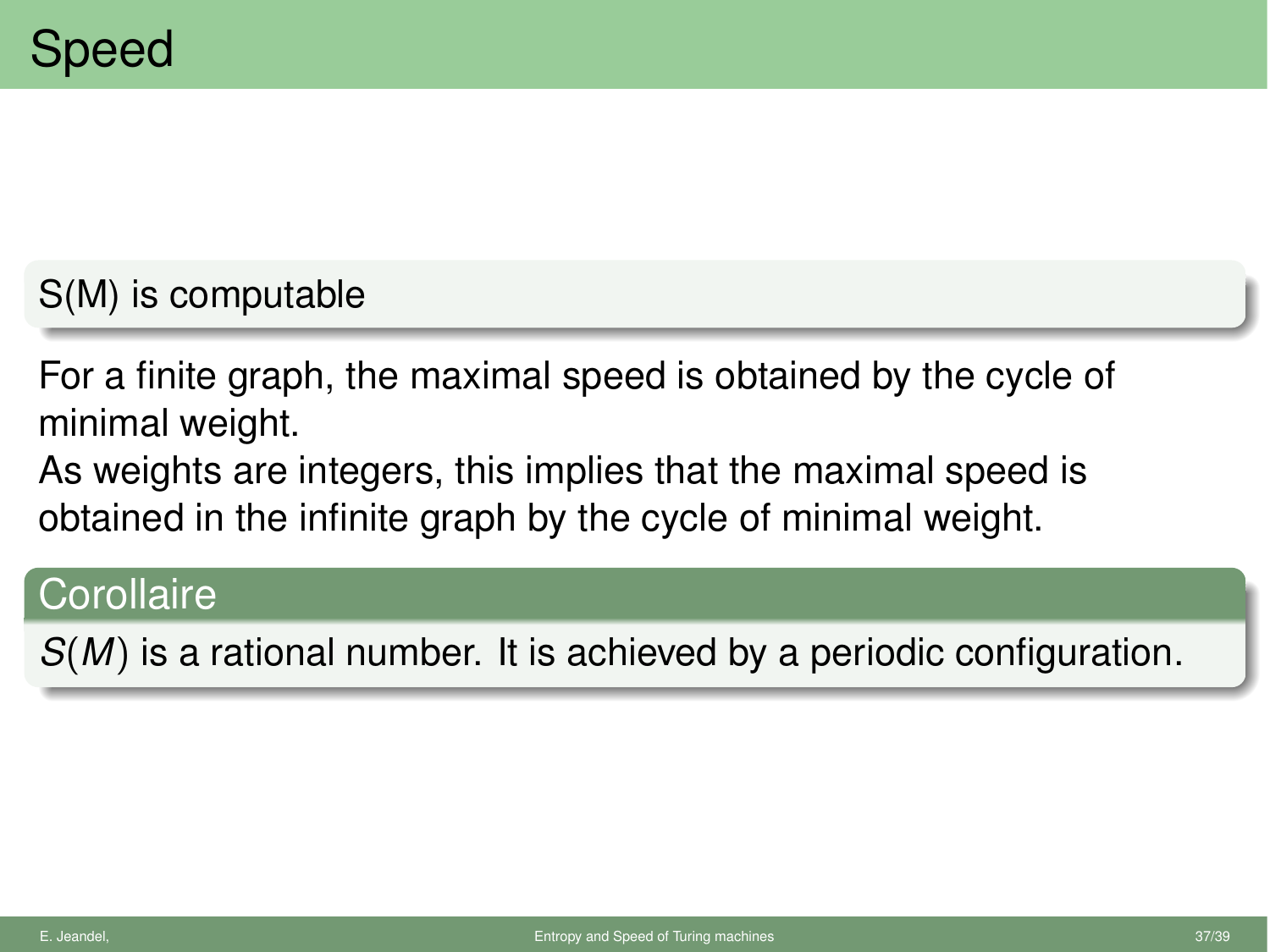How to compute max<sub>pc</sub><sub>*G*</sub>  $K(p)$  for a finite graph *G* ?

Not clear in the general case. In our case, the graph has no diamond. For a path  $(w_1, x_1, w_2, x_2, ...)$ 

$$
K(w_1x_1w_2x_2\ldots w_nx_n)=K(x_1\ldots x_n)+O(1)
$$

This implies we can unfold the graph, to have only vertices of weight 1. If all vertices have the same weight, then the maximum complexity is the same as the entropy of the graph (SFT) by Entropy=Complexity.

The entropy is computable